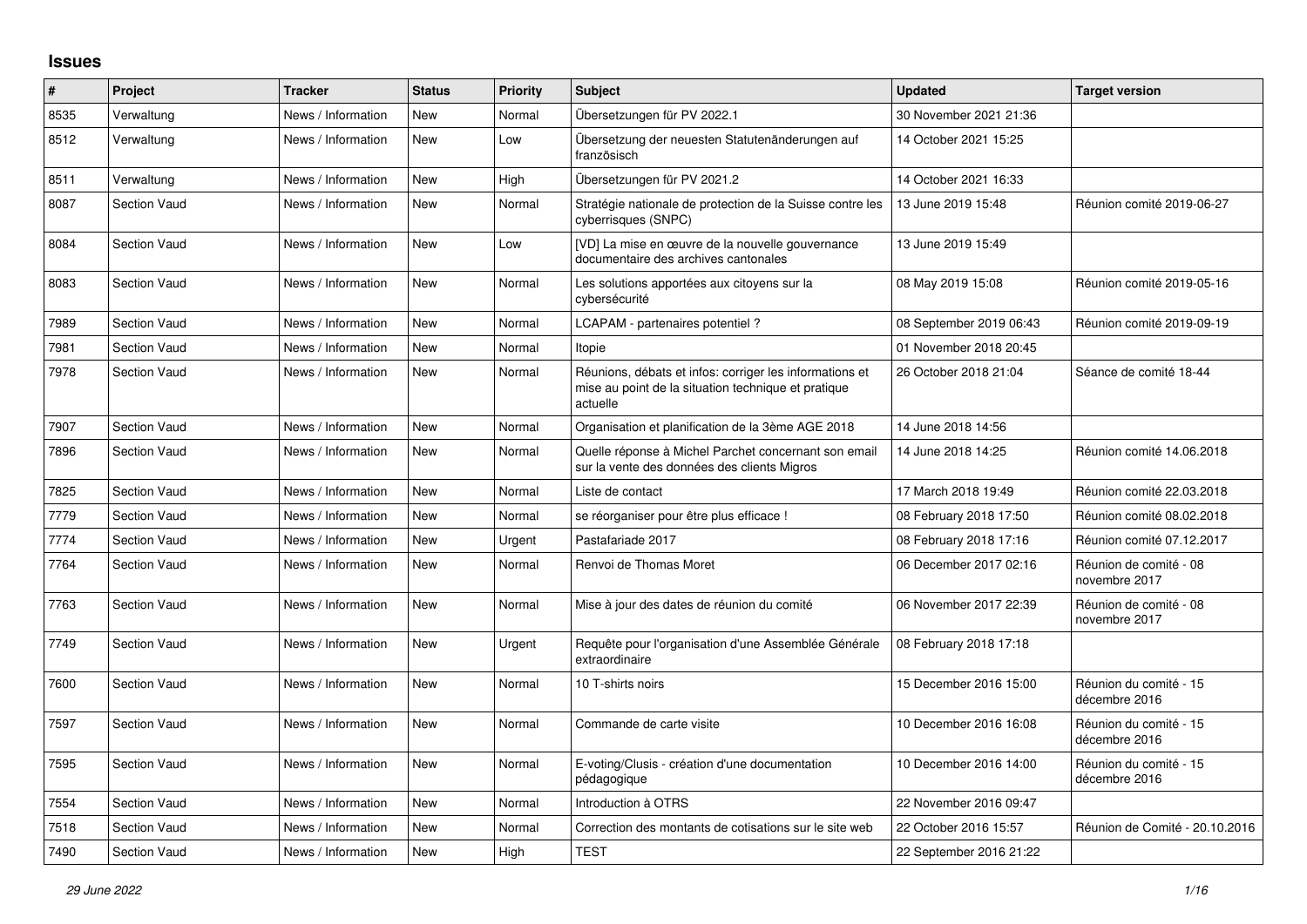| $\pmb{\#}$ | Project                           | <b>Tracker</b>      | <b>Status</b>            | <b>Priority</b> | Subject                                                                              | <b>Updated</b>          | <b>Target version</b>                |
|------------|-----------------------------------|---------------------|--------------------------|-----------------|--------------------------------------------------------------------------------------|-------------------------|--------------------------------------|
| 8553       | Digitale Infrastruktur            | Bug / Feature       | Needs<br>Feedback        | Urgent          | Newsletterversand Members-CiviCRM<br>hängt/unzureichende Zustellquote                | 03 April 2022 23:06     |                                      |
| 8552       | Digitale Infrastruktur            | Bug / Feature       | New                      | High            | Überprüfung Newsletterformular DE An/Abmeldung                                       | 24 March 2022 11:32     |                                      |
| 8545       | Digitale Infrastruktur            | Bug / Feature       | Done                     | Normal          | Überprüfung Funktionalität Mitglieder-Kontaktformular<br><b>FR</b>                   | 03 April 2022 23:04     |                                      |
| 8536       | Digitale Infrastruktur            | Bug / Feature       | New                      | Normal          | CiviCRM: Payment method hinzufügen geht nicht                                        | 25 January 2022 20:32   |                                      |
| 8529       | Digitale Infrastruktur            | Bug / Feature       | Needs Work               | Normal          | <b>Installation Mailtrain</b>                                                        | 14 December 2021 15:58  |                                      |
| 8489       | Digitale Infrastruktur            | Bug / Feature       | Needs<br>Feedback        | Normal          | Zahlungs API                                                                         | 10 February 2022 16:50  |                                      |
| 8396       | Digitale Infrastruktur            | Bug / Feature       | Needs<br>Feedback        | Low             | Alte Redmine Projekte nicht mehr im Archiv aufgelistet                               | 12 February 2020 02:04  |                                      |
| 8358       | Finanzen                          | Bug / Feature       | New                      | Normal          | Berechnung Rechnungsbeträge überprüfen (PPAG)                                        | 15 November 2019 21:25  |                                      |
| 8260       | Digitale Infrastruktur            | Bug / Feature       | <b>New</b>               | Normal          | Update PPS Website auf neues Theme                                                   | 01 October 2019 19:17   |                                      |
| 8045       | Digitale Infrastruktur            | Bug / Feature       | New                      | Urgent          | ZipCode sowie Abesenden der Anmeldung im Discourse<br>mit 500 internal Fehler        | 19 December 2019 01:51  |                                      |
| 7833       | Digitale Infrastruktur            | Bug / Feature       | <b>Needs</b><br>Feedback | High            | Agenda der Website zeigt Termine nicht an & teilweise<br>mit schlechter Darstellung  | 29 March 2018 12:32     |                                      |
| 7761       | Digitale Infrastruktur            | Bug / Feature       | Needs Work               | High            | OTRS überlebt Neustarts des Containers nicht                                         | 19 December 2019 01:49  |                                      |
| 8558       | Vorstand - Comité PPS             | Information / Varia | New                      | Normal          | Unterschriftenbogen für Initiative Service Citoyen                                   | 12 May 2022 12:22       |                                      |
| 8471       | <b>Press and Public Relations</b> | Information / Varia | New                      | Normal          | Wiki Updates                                                                         | 28 March 2021 00:34     |                                      |
| 8426       | Vorstand - Comité PPS             | Information / Varia | <b>New</b>               | Urgent          | Ablösung Civi Crm als Mitgliederverwaltung                                           | 20 July 2020 20:22      | Vorstandssitzung vom<br>08.06.2020   |
| 8419       | Vorstand - Comité PPS             | Information / Varia | <b>New</b>               | Normal          | Sekretariat der PPS                                                                  | 29 October 2020 22:45   | Vorstandssitzung 2020 03 16          |
| 8356       | Vorstand - Comité PPS             | Information / Varia | <b>New</b>               | Normal          | Überarbeitung Versammlungs- und<br>Abstimmungsreglement                              | 13 November 2019 20:36  | Vorstandssitzung 2019 11 11          |
| 8315       | Section Vaud                      | Information / Varia | <b>New</b>               | Normal          | Formation sur le fonctionnement parlementaire                                        | 12 September 2019 15:39 | Réunion comité 2019-09-19            |
| 8314       | <b>Section Vaud</b>               | Information / Varia | New                      | Normal          | Initiative cantonale demandant la protection de l'intégrité<br>personnelle numérique | 12 September 2019 15:14 | Réunion comité 2019-09-19            |
| 8095       | Section Vaud                      | Information / Varia | <b>New</b>               | Normal          | Demande d'aide pour une récolte de fonds nationale                                   | 28 May 2019 06:12       |                                      |
| 8086       | Sektion Zürich                    | Information / Varia | New                      | Normal          | Werbemittel Nationalratswahlen                                                       | 16 May 2019 15:12       |                                      |
| 8072       | Sektion Zürich                    | Information / Varia | Tabled                   | Normal          | Listenverbindung PPZH Nationalratswahlen 2019                                        | 28 May 2019 21:31       | Vorstandsitzung 2019-1               |
| 7829       | Section Vaud                      | Information / Varia | New                      | Normal          | Revoir la nomenclature des "versions cibles"                                         | 19 March 2018 16:11     | Réunion comité 22.03.2018            |
| 7529       | Section Vaud                      | Information / Varia | New                      | Normal          | Pourquoi DMSF réduit toutes les images.                                              | 05 November 2016 00:11  |                                      |
| 7304       | Sektion Zürich                    | Information / Varia | New                      | Normal          | Koordinations- & Kommunikationstool für Vorstand und<br>Aktive                       | 18 April 2019 11:03     | Vorstandsitzung 2019-1               |
| 7160       | Section Vaud                      | Information / Varia | Tabled                   | Normal          | Retour sur la réunion e débriefing de la RTS -<br>Campagne EF2016                    | 03 August 2019 09:47    | Réunion de comité - 28 avril<br>2016 |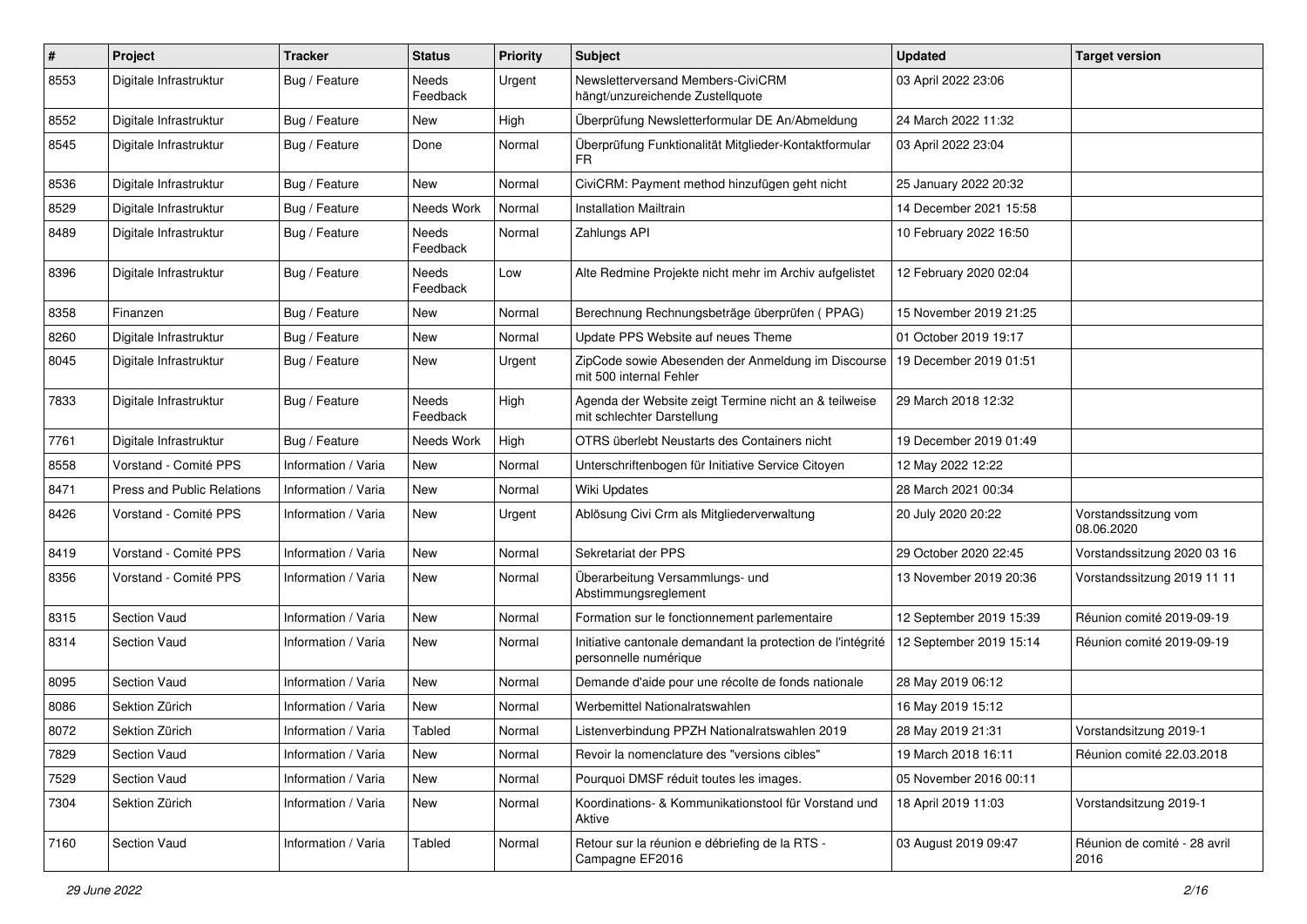| $\pmb{\#}$ | Project                                   | <b>Tracker</b>      | <b>Status</b>        | <b>Priority</b> | <b>Subject</b>                                                                                                                              | <b>Updated</b>          | <b>Target version</b> |
|------------|-------------------------------------------|---------------------|----------------------|-----------------|---------------------------------------------------------------------------------------------------------------------------------------------|-------------------------|-----------------------|
| 6729       | Section Genève                            | Information / Varia | New                  | Normal          | Préparation référendum LRens/LSCPT                                                                                                          | 25 March 2015 15:52     | Prochain Comité       |
| 6675       | Section Genève                            | Information / Varia | New                  | Normal          | éVote : Demande de borne au sein des locaux de vote                                                                                         | 09 April 2015 20:10     | Prochain Comité       |
| 6520       | Sektion Wallis / section<br>valaisan      | Information / Varia | Tabled               | Normal          | Assemblée constituante                                                                                                                      | 23 July 2015 16:03      |                       |
| 6457       | Sektion St. Gallen und beide<br>Appenzell | Information / Varia | Tabled               | Normal          | Piratengrillen                                                                                                                              | 30 July 2014 16:21      |                       |
| 6380       | <b>Pirate Party Policy</b>                | Information / Varia | New                  | Normal          | PAD - Consulation LSI - Vernaemlassung ISG                                                                                                  | 22 April 2014 12:13     |                       |
| 6379       | <b>Pirate Party Policy</b>                | Information / Varia | New                  | Normal          | Refenz material - Documentation de reference - Reading<br>Material                                                                          | 22 April 2014 12:11     |                       |
| 6245       | <b>Pirate Party Policy</b>                | Information / Varia | <b>New</b>           | Normal          | Reading material review                                                                                                                     | 05 March 2014 15:05     |                       |
| 6240       | <b>Pirate Party Policy</b>                | Information / Varia | New                  | Normal          | Reading material review                                                                                                                     | 05 March 2014 14:41     |                       |
| 6239       | <b>Pirate Party Policy</b>                | Information / Varia | New                  | Normal          | Consultation - Modification du code civil (CC; Droit de<br>I'adoption) / Vernehmlassung - Änderung des<br>Zivilgesetzbuches (ZGB; Adoption) | 05 March 2014 14:44     |                       |
| 6207       | <b>Pirate Party Policy</b>                | Information / Varia | <b>New</b>           | Normal          | Reading material review                                                                                                                     | 04 March 2014 13:53     |                       |
| 6202       | <b>Pirate Party Policy</b>                | Information / Varia | New                  | Normal          | Reading material review                                                                                                                     | 04 March 2014 13:21     |                       |
| 6178       | <b>Pirate Party Policy</b>                | Information / Varia | Offen /<br>Incertain | Normal          | review april 2014                                                                                                                           | 04 March 2014 11:33     |                       |
| 5883       | Section Genève                            | Information / Varia | New                  | Normal          | Poste à pourvoir au comité : Comptable                                                                                                      | 10 October 2013 17:43   | Prochaine AG          |
| 5866       | Stadtsektion Zürich                       | Information / Varia | <b>New</b>           | Normal          | Budget 2014                                                                                                                                 | 03 October 2013 21:07   | Sitzung 03.10.2013    |
| 5865       | Stadtsektion Zürich                       | Information / Varia | <b>New</b>           | Normal          | PV Gemeinderatswahlen anfangs November                                                                                                      | 03 October 2013 20:13   | Sitzung 03.10.2013    |
| 5828       | Stadtsektion Zürich                       | Information / Varia | <b>New</b>           | Normal          | Winteraktivitäten                                                                                                                           | 17 September 2013 09:49 |                       |
| 5827       | Stadtsektion Zürich                       | Information / Varia | <b>New</b>           | Normal          | Idee Präsentation der Zürcher Piraten                                                                                                       | 17 September 2013 09:48 |                       |
| 5825       | Stadtsektion Zürich                       | Information / Varia | New                  | Normal          | Feedback                                                                                                                                    | 17 September 2013 09:44 |                       |
| 5823       | Stadtsektion Zürich                       | Information / Varia | <b>New</b>           | Normal          | Chatiquette                                                                                                                                 | 17 September 2013 09:39 |                       |
| 5822       | Stadtsektion Zürich                       | Information / Varia | <b>New</b>           | Normal          | Forum: Nicht Mitglieder                                                                                                                     | 17 September 2013 09:36 |                       |
| 5661       | Stadtsektion Zürich                       | Information / Varia | <b>New</b>           | Normal          | Organisation PV                                                                                                                             | 12 August 2013 20:24    |                       |
| 5570       | Bezirkssektion Winterthur                 | Information / Varia | <b>New</b>           | Normal          | SSL / TLS Unterstützung                                                                                                                     | 21 July 2013 21:47      |                       |
| 5569       | Stadtsektion Bern                         | Information / Varia | <b>New</b>           | Normal          | SSL / TLS Unterstützung                                                                                                                     | 21 July 2013 21:37      |                       |
| 5339       | <b>Pirate Party Policy</b>                | Information / Varia | New                  | Normal          | Compilation des prises de position                                                                                                          | 06 June 2013 17:16      |                       |
| 5321       | Stadtsektion Zürich                       | Information / Varia | New                  | Normal          | Treffen mit Philipp Meier                                                                                                                   | 31 May 2013 15:56       |                       |
| 5050       | Sektion Wallis / section<br>valaisan      | Information / Varia | Needs Work           | Normal          | Wiki: Wahlsysteme                                                                                                                           | 20 August 2017 08:57    | GV2017                |
| 5035       | Sektion beider Basel                      | Information / Varia | New                  | Normal          | Kontakte Journalisten                                                                                                                       | 09 July 2016 09:33      |                       |
| 4942       | <b>Pirate Party Policy</b>                | Information / Varia | New                  | Normal          | Provide an outline, and approach for the development of<br>the position paper                                                               | 30 September 2013 19:23 |                       |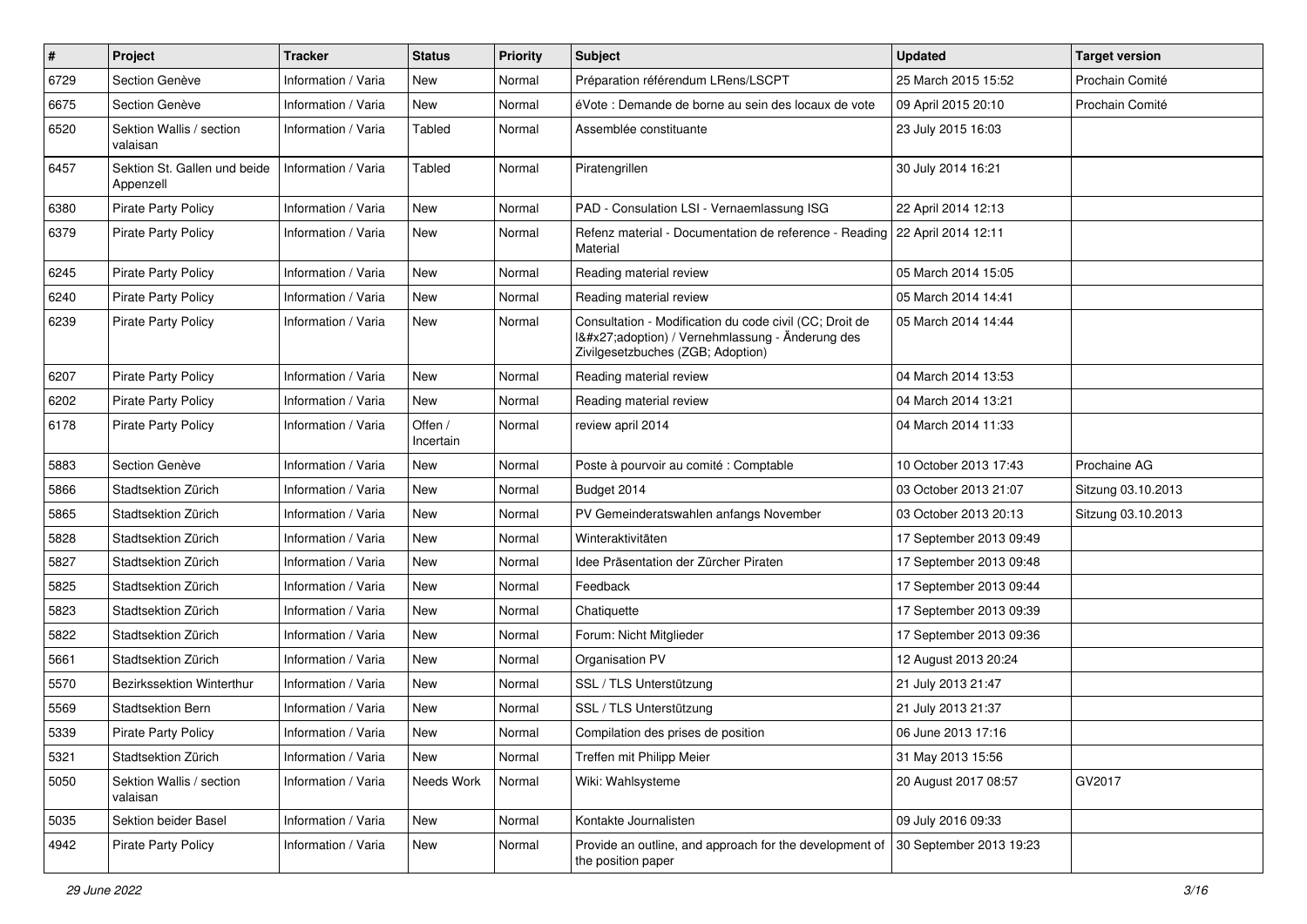| $\vert$ # | Project                                  | <b>Tracker</b>      | <b>Status</b> | <b>Priority</b> | <b>Subject</b>                                                                                                                                                                              | <b>Updated</b>         | <b>Target version</b> |
|-----------|------------------------------------------|---------------------|---------------|-----------------|---------------------------------------------------------------------------------------------------------------------------------------------------------------------------------------------|------------------------|-----------------------|
| 4730      | <b>Stadtsektion Bern</b>                 | Information / Varia | <b>New</b>    | High            | Dukumente hochladen                                                                                                                                                                         | 03 March 2013 21:50    |                       |
| 7852      | Verwaltung                               | Creation            | New           | Normal          | Anleitung Members CiviCRM für Vorstände und PPVs<br>anpassen, ergänzen und übersetzen.                                                                                                      | 12 December 2018 19:41 |                       |
| 8556      | AG Vernehmlassungen                      | Task / Tâche        | New           | Normal          | Vernehmlassung 2021/80 Bundesgesetz über die<br>Bearbeitung von Flugpassagierdaten zur Bekämpfung<br>von terroristischen und anderen schweren Straftaten<br>(Flugpassagierdatengesetz, FPG) | 04 April 2022 17:30    |                       |
| 8555      | AG Vernehmlassungen                      | Task / Tâche        | New           | Normal          | Vernehmlassung 2022/19 Bundesgesetz über die<br>elektronische Identität und die Vertrauensinfrastruktur<br>(E-ID-Gesetz, BGEID)                                                             | 04 April 2022 17:29    |                       |
| 8554      | AG Vernehmlassungen                      | Task / Tâche        | <b>New</b>    | High            | Vernehmlassung Teilrevision der GwV-FINMA                                                                                                                                                   | 04 April 2022 19:11    |                       |
| 8547      | Vorstand - Comité PPS                    | Task / Tâche        | <b>New</b>    | Normal          | Budget für die NR Wahlen                                                                                                                                                                    | 15 March 2022 21:14    |                       |
| 8542      | AG Vernehmlassungen                      | Task / Tâche        | New           | Normal          | Vernehmlassung 2022/6 Bundesbeschluss zur<br>nationalen Umsetzung des OECD/G-20 Projekts zur<br>Besteuerung der digitalen Wirtschaft (SR 101)                                               | 13 April 2022 06:34    |                       |
| 8540      | AG Vernehmlassungen                      | Task / Tâche        | Needs Work    | Normal          | Vernehmlassung 2022/2 Bundesgesetz über die<br>Mobilitätsdateninfrastruktur                                                                                                                 | 10 February 2022 06:34 |                       |
| 8521      | AG Vernehmlassungen                      | Task / Tâche        | Needs Work    | Normal          | Vernehmlassung 2021/70 Meldepflicht von<br>Betreiberinnen kritischer Infrastrukturen für<br>Cyberangriffe                                                                                   | 13 April 2022 00:53    |                       |
| 8519      | AG Vernehmlassungen                      | Task / Tâche        | New           | Normal          | Vernehmlassung 2021/80 Bundesgesetz über die<br>Bearbeitung von Flugpassagierdaten zur Bekämpfung<br>von terroristischen und anderen schweren Straftaten<br>(Flugpassagierdatengesetz, FPG) | 10 February 2022 06:24 |                       |
| 8518      | AG Vernehmlassungen                      | Task / Tâche        | Done          | Normal          | Vernehmlassung 2021/96 Teilrevisionen vier<br>Ausführungserlasse des BÜPF (VÜPF, GebV-ÜPF,<br>VD-ÜPF, VVS-ÜPF)                                                                              | 21 May 2022 15:03      |                       |
| 8517      | AG Vernehmlassungen                      | Task / Tâche        | Needs Work    | Normal          | Vernehmlassung 2021/99 Verordnung über die<br>Transparenz bei der Politikfinanzierung (VPofin)                                                                                              | 26 March 2022 13:36    |                       |
| 8516      | AG Vernehmlassungen                      | Task / Tâche        | Needs Work    | Normal          | Vernehmlassung 2021/81 Verordnung über die<br>Herstellung der Interoperabilität zwischen<br>Schengen-Dublin-Informationssystemen                                                            | 18 January 2022 20:38  |                       |
| 8502      | Piratenversammlung /<br>Assemblée Pirate | Task / Tâche        | Needs Work    | Normal          | Bereinigung Differenzen Statuten und<br>Versammlungsreglement                                                                                                                               | 16 February 2022 23:13 |                       |
| 8473      | Digitale Infrastruktur                   | Task / Tâche        | Needs Work    | Normal          | <b>Refurbish CiviCRM</b>                                                                                                                                                                    | 18 January 2022 20:52  |                       |
| 8467      | Vorstand - Comité PPS                    | Task / Tâche        | Done          | Urgent          | Vernehmlassung zum Bundesgesetz über den Einsatz<br>elektronischer Mittel zur Erfüllung von<br>Behördenaufgaben                                                                             | 25 March 2021 22:38    |                       |
| 8444      | Vorstand - Comité PPS                    | Task / Tâche        | Needs Work    | High            | Fehlende Mitgliederbeiträge für die Sektion PPBB                                                                                                                                            | 29 October 2020 16:58  |                       |
| 8430      | Sektion beider Basel                     | Task / Tâche        | Needs Work    | Normal          | Lagerort und Materialbestand der PPBB                                                                                                                                                       | 02 October 2020 00:08  |                       |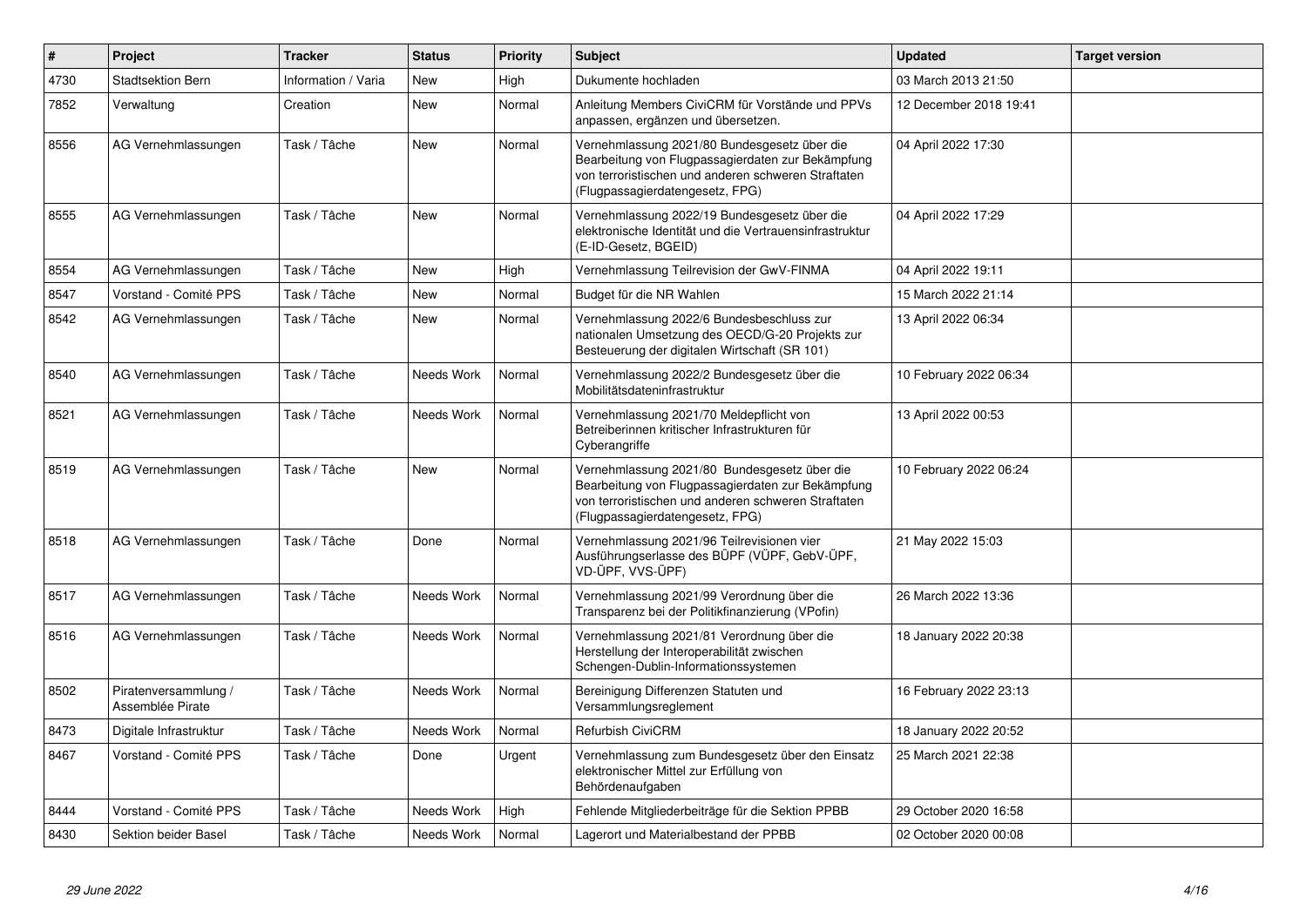| $\pmb{\#}$ | Project                | <b>Tracker</b> | <b>Status</b>     | <b>Priority</b> | <b>Subject</b>                                                                                              | <b>Updated</b>          | <b>Target version</b>       |
|------------|------------------------|----------------|-------------------|-----------------|-------------------------------------------------------------------------------------------------------------|-------------------------|-----------------------------|
| 8422       | Digitale Infrastruktur | Task / Tâche   | Needs<br>Feedback | High            | Civi Crm Funktionen extern geben                                                                            | 01 February 2022 02:19  |                             |
| 8421       | Sektion beider Basel   | Task / Tâche   | New               | Normal          | Aktuelle Vernehmlassungen                                                                                   | 02 October 2020 00:09   |                             |
| 8385       | Vorstand - Comité PPS  | Task / Tâche   | New               | Normal          | Strategie oder Massnahmenplan für Mitgliederwerbung                                                         | 09 December 2019 20:33  | PPS Meeting 09.12.2019      |
| 8381       | Vorstand - Comité PPS  | Task / Tâche   | <b>New</b>        | Normal          | Notiz/Eintrag von Berechtigungen für Mitgleider im<br><b>Members</b>                                        | 08 December 2019 10:30  | PPS Meeting 09.12.2019      |
| 8378       | Digitale Infrastruktur | Task / Tâche   | Needs Work        | Normal          | Erstelllung subdomain für neue Sektion<br>Thurgau/Schauffhausen + SG/AR/Ai                                  | 19 December 2019 00:53  |                             |
| 8354       | Vorstand - Comité PPS  | Task / Tâche   | New               | Normal          | Also for Italian/Tessin                                                                                     | 29 October 2019 10:57   |                             |
| 8351       | Vorstand - Comité PPS  | Task / Tâche   | Done              | Normal          | Newsletter                                                                                                  | 25 May 2020 19:24       | Vorstandssitzung 2019 11 25 |
| 8337       | Vorstand - Comité PPS  | Task / Tâche   | New               | Normal          | Änderung Begrüssung Neu Mitglieder                                                                          | 24 October 2019 07:05   |                             |
| 8334       | Vorstand - Comité PPS  | Task / Tâche   | <b>New</b>        | Normal          | Übersetzung Positionspapiere                                                                                | 30 September 2019 20:29 |                             |
| 8327       | <b>Section Vaud</b>    | Task / Tâche   | <b>New</b>        | Normal          | Transmission de matériel de notre parti pour les<br>élections fédérales à la BNS                            | 26 September 2019 19:27 | Réunion comité 2019-10-31   |
| 8312       | <b>Sektion Bern</b>    | Task / Tâche   | Needs Work        | Normal          | Rückzahlung des Darlehens an die PPS                                                                        | 09 September 2019 21:26 |                             |
| 8310       | Sektion Bern           | Task / Tâche   | Needs Work        | Normal          | Wahlkampfbudget / Bezahlung Wahlkampfleiter PPS<br>und Budget                                               | 09 September 2019 21:06 |                             |
| 8255       | Vorstand - Comité PPS  | Task / Tâche   | New               | Normal          | Überarbeitung des Piraten Quiz                                                                              | 21 August 2019 20:50    |                             |
| 8254       | <b>Section Vaud</b>    | Task / Tâche   | <b>New</b>        | High            | Affichage sur les communes EF19                                                                             | 21 August 2019 14:51    | Réunion comité 2019-08-22   |
| 8253       | <b>Section Vaud</b>    | Task / Tâche   | New               | Normal          | Plate-forme EF19 vidéo de la rts                                                                            | 21 August 2019 14:43    | Réunion comité 2019-08-22   |
| 8252       | <b>Section Vaud</b>    | Task / Tâche   | <b>New</b>        | Normal          | Création d'un compte LinkedIn pour le PPVD                                                                  | 21 August 2019 14:47    | Réunion comité 2019-08-22   |
| 8248       | Finanzen               | Task / Tâche   | New               | Normal          | Budget 2020                                                                                                 | 19 August 2019 18:25    |                             |
| 8238       | Digitale Infrastruktur | Task / Tâche   | New               | Normal          | Verify and document backup solution                                                                         | 15 December 2019 12:11  |                             |
| 8237       | <b>Section Vaud</b>    | Task / Tâche   | New               | High            | La campagne électorale du PPVD sur les réseaux<br>sociaux privés et libres                                  | 12 September 2019 15:03 | Réunion comité 2019-09-05   |
| 8220       | <b>Section Vaud</b>    | Task / Tâche   | New               | High            | Recherche d'un petit cadeau de remerciement                                                                 | 20 August 2019 14:57    | Réunion comité 2019-09-05   |
| 8219       | Section Vaud           | Task / Tâche   | <b>New</b>        | High            | Rédaction de la lettre                                                                                      | 20 August 2019 14:56    | Réunion comité 2019-08-22   |
| 8218       | <b>Section Vaud</b>    | Task / Tâche   | <b>New</b>        | High            | Lettre de remerciement à M. Burgerer pour son don                                                           | 20 August 2019 14:56    | Réunion comité 2019-09-05   |
| 8204       | <b>Section Vaud</b>    | Task / Tâche   | Needs Work        | High            | Le questionnaire de l'ALLIANCE-ENVIRONNEMENT                                                                | 20 August 2019 14:53    | Réunion comité 2019-07-25   |
| 8203       | <b>Section Vaud</b>    | Task / Tâche   | Needs Work        | High            | Le questionnaire de la société vaudoise de médecine                                                         | 20 August 2019 14:52    | Réunion comité 2019-07-25   |
| 8195       | Vorstand - Comité PPS  | Task / Tâche   | New               | Normal          | Bestimmung von Dossier- und Themenverantwortlichen<br>Désignation des responsables de dossiers et de sujets | 08 July 2019 08:37      | Vorstandssitzung 2019 07 08 |
| 8160       | <b>Section Vaud</b>    | Task / Tâche   | New               | Normal          | Région de Nyon et Twitter                                                                                   | 13 June 2019 17:05      | Réunion comité 2019-06-13   |
| 8120       | <b>Section Vaud</b>    | Task / Tâche   | Done              | Normal          | Préparation de notre voyage à Olten le 23 juin 2019                                                         | 03 August 2019 20:59    | Réunion comité 2019-06-13   |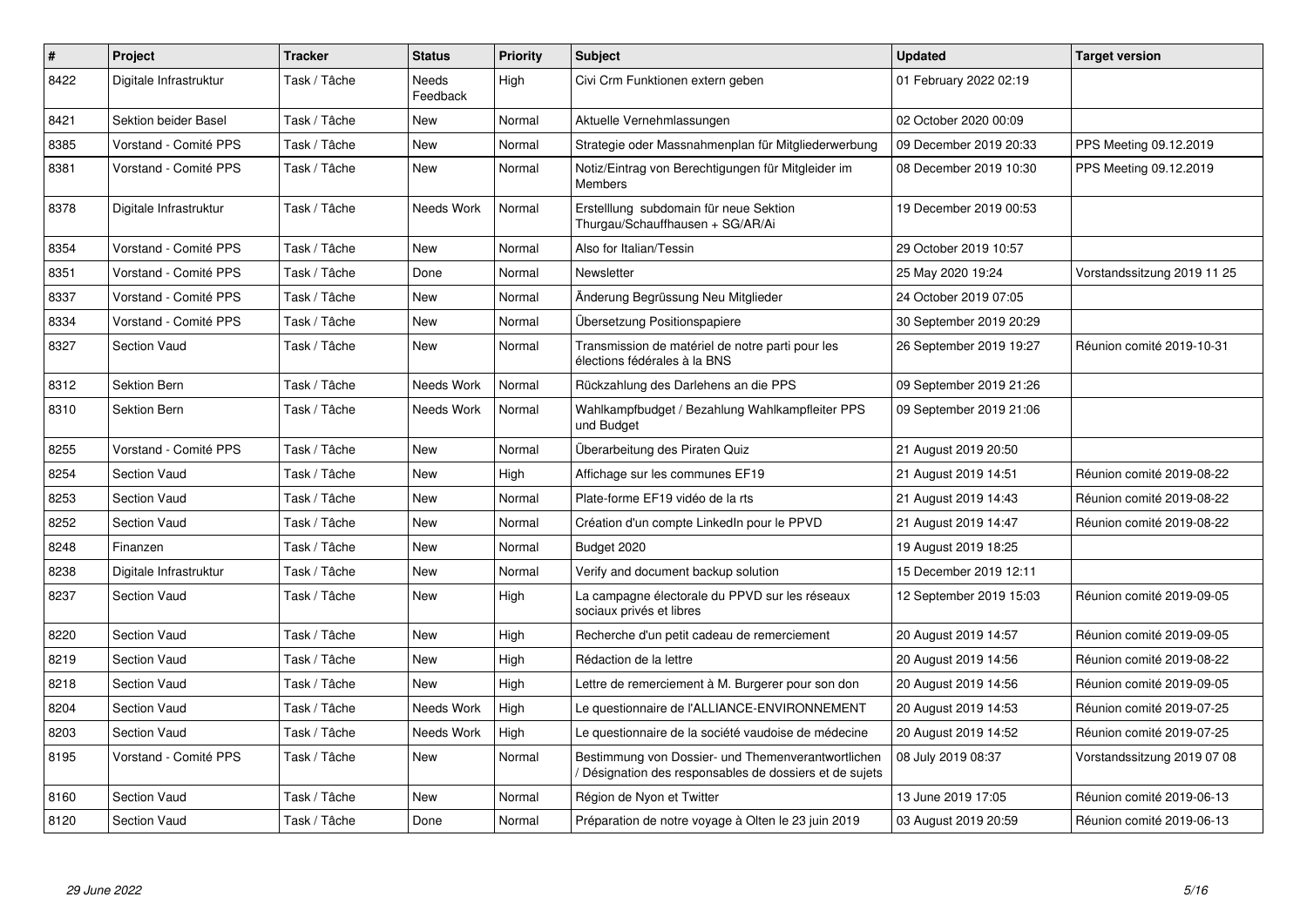| $\pmb{\#}$ | Project                           | <b>Tracker</b> | <b>Status</b>     | <b>Priority</b> | <b>Subject</b>                                                                                                                             | <b>Updated</b>         | <b>Target version</b>       |
|------------|-----------------------------------|----------------|-------------------|-----------------|--------------------------------------------------------------------------------------------------------------------------------------------|------------------------|-----------------------------|
| 8117       | Vorstand - Comité PPS             | Task / Tâche   | New               | Normal          | Procédure de communication entre les membres du<br>comité du PPS // Kommunikationsverfahren zwischen<br>den Mitgliedern des PPS-Vorstand   | 14 October 2019 19:26  | Vorstandssitzung 2019 06 24 |
| 8108       | Digitale Infrastruktur            | Task / Tâche   | Needs<br>Feedback | Normal          | Hinterlegung Druckvorlagen                                                                                                                 | 10 February 2022 16:00 |                             |
| 8082       | Digitale Infrastruktur            | Task / Tâche   | New               | High            | Accès Discourse                                                                                                                            | 19 December 2019 01:50 |                             |
| 8079       | Sektion Zürich                    | Task / Tâche   | <b>New</b>        | Normal          | Fotograf buchen                                                                                                                            | 04 May 2019 19:52      |                             |
| 8078       | Sektion Zürich                    | Task / Tâche   | <b>New</b>        | Normal          | Überblick über Dorf-, Quartier-, Regionalzeitungen                                                                                         | 04 May 2019 19:52      |                             |
| 8077       | Sektion Zürich                    | Task / Tâche   | New               | Normal          | Mitglieder-Postversand                                                                                                                     | 03 May 2019 09:01      |                             |
| 8063       | Sektion Zürich                    | Task / Tâche   | New               | Normal          | Vorbereitungen Aufstellungsversammlung                                                                                                     | 18 April 2019 17:41    | Vorstandsitzung 2019-1      |
| 8061       | Sektion Zürich                    | Task / Tâche   | <b>New</b>        | Normal          | Kontovollmachten geregelt kriegen                                                                                                          | 02 April 2019 18:15    | Vorstandsitzung 2019-1      |
| 8060       | Sektion Zürich                    | Task / Tâche   | <b>New</b>        | High            | Mitglieder und andere potenzielle Kandidaten<br>durchtelefonieren                                                                          | 03 April 2019 15:17    | Vorstandsitzung 2019-1      |
| 8059       | Sektion Zürich                    | Task / Tâche   | <b>New</b>        | Normal          | Wahlprogramm 2019                                                                                                                          | 14 May 2019 15:33      | Vorstandsitzung 2019-1      |
| 8058       | Sektion Zürich                    | Task / Tâche   | Needs Work        | Normal          | Neue Statuten auf Website publizieren                                                                                                      | 02 April 2019 14:38    |                             |
| 8033       | <b>Section Vaud</b>               | Task / Tâche   | Done              | Normal          | Faire liste du matériel de campagne                                                                                                        | 03 August 2019 20:59   | Réunion comité 2019-02-21   |
| 8024       | Vorstand - Comité PPS             | Task / Tâche   | Needs Work        | Low             | Verantwortliche & Zugriffsrechte                                                                                                           | 01 October 2020 23:07  |                             |
| 8001       | Finanzen                          | Task / Tâche   | New               | Normal          | Fehlende Finanzdaten / Jahre auf der Homepage mit<br>entsprechenden Forumalren ergänzen                                                    | 01 December 2018 17:35 |                             |
| 8000       | Finanzen                          | Task / Tâche   | <b>New</b>        | Normal          | Mitgliederbeiträge der Sektionen                                                                                                           | 01 December 2018 16:34 |                             |
| 7999       | Verwaltung                        | Task / Tâche   | New               | Normal          | Neuer Willkommens-Text nach Aufnahme als Mitglied                                                                                          | 01 October 2020 23:09  |                             |
| 7998       | <b>Press and Public Relations</b> | Task / Tâche   | <b>New</b>        | Normal          | Presseverteiler im PressCRM aktualisieren sowie<br>ergänzen                                                                                | 01 December 2018 13:05 |                             |
| 7997       | Verwaltung                        | Task / Tâche   | <b>New</b>        | Normal          | Online Anmeldung Mitglied                                                                                                                  | 01 October 2020 23:12  |                             |
| 7987       | Vorstand - Comité PPS             | Task / Tâche   | Done              | Normal          | Kommunikationskonzept                                                                                                                      | 03 February 2020 19:12 | Vorstandssitzung 2019 05 27 |
| 7986       | Grafik und Design                 | Task / Tâche   | New               | Normal          | Datenv von Grafik/Design auf einer Instanz der PPS<br>hosten                                                                               | 22 January 2019 12:54  |                             |
| 7977       | <b>Section Vaud</b>               | Task / Tâche   | Needs Work        | Normal          | Téléchargement légal: cadre particulier et exeptions                                                                                       | 01 November 2018 20:44 | Séance de comité 18-44      |
| 7976       | <b>Section Vaud</b>               | Task / Tâche   | Done              | Normal          | Sondage Politiciennes.ch                                                                                                                   | 01 November 2018 20:43 | Séance de comité 18-44      |
| 7975       | <b>Pirate Party Policy</b>        | Task / Tâche   | <b>New</b>        | Normal          | Änderung des Betäubungsmittelgesetzes und<br>Verordnung über Pilotversuche nach dem<br>Betäubungsmittelgesetz (Pilotversuche mit Cannabis) | 04 March 2019 14:49    |                             |
| 7906       | <b>Section Vaud</b>               | Task / Tâche   | <b>New</b>        | Normal          | Organisation et planification de la 2ème AGE 2018                                                                                          | 14 June 2018 14:55     | Réunion comité 14.06.2018   |
| 7868       | Digitale Infrastruktur            | Task / Tâche   | Needs<br>Feedback | Normal          | Mailverteiler für die PPS Ticino erstellen                                                                                                 | 19 December 2019 01:40 |                             |
| 7863       | Section Vaud                      | Task / Tâche   | <b>New</b>        | Normal          | <b>Compte Twitter PPVD</b>                                                                                                                 | 14 April 2018 09:24    | Réunion comité 19.04.2018   |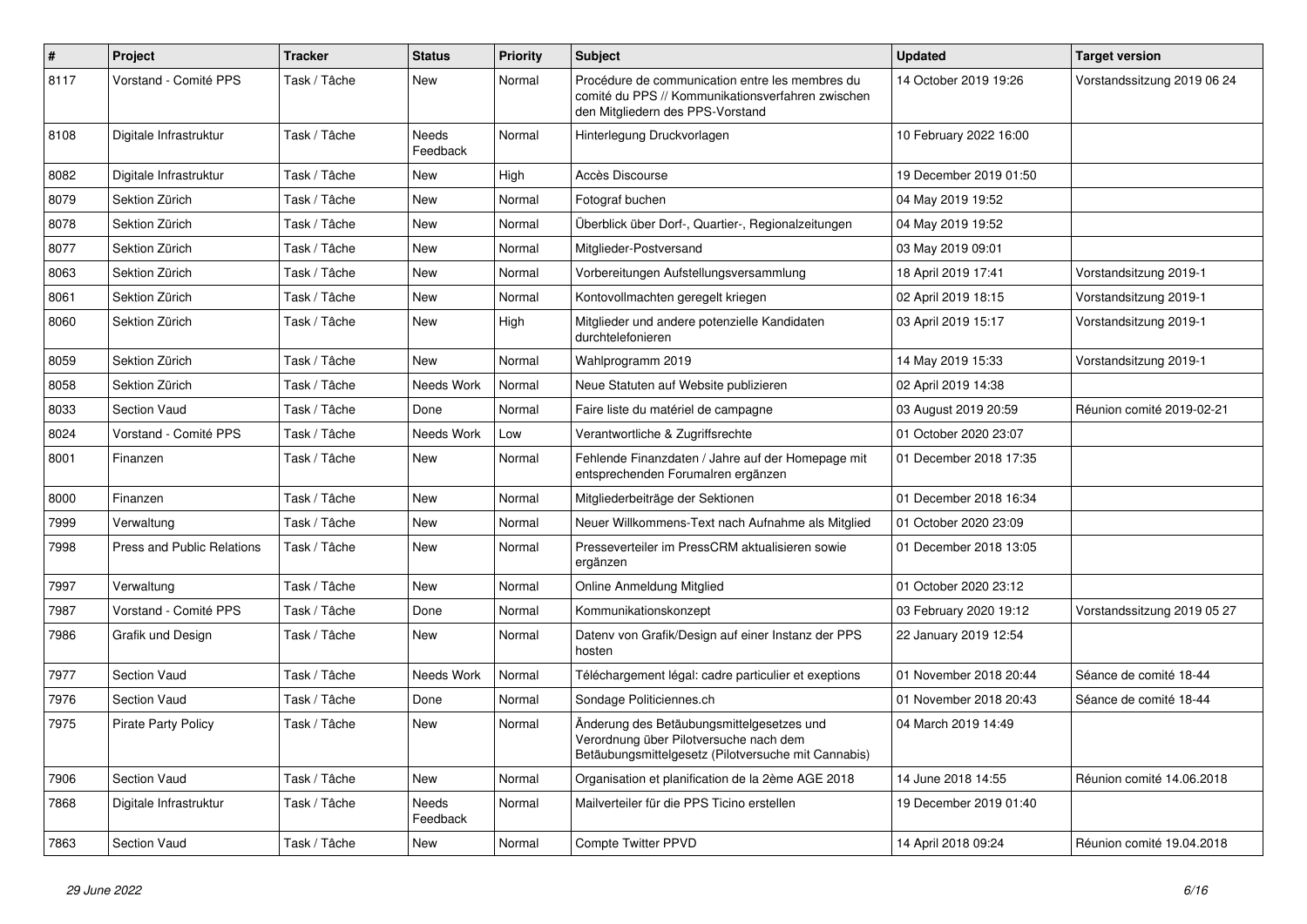| #    | <b>Project</b>                       | <b>Tracker</b> | <b>Status</b> | <b>Priority</b> | <b>Subject</b>                                                                           | <b>Updated</b>          | <b>Target version</b>                  |
|------|--------------------------------------|----------------|---------------|-----------------|------------------------------------------------------------------------------------------|-------------------------|----------------------------------------|
| 7862 | <b>Section Vaud</b>                  | Task / Tâche   | <b>New</b>    | Normal          | Mise à jour de la page wiki des PV                                                       | 14 April 2018 09:21     | Réunion comité 19.04.2018              |
| 7828 | Section Vaud                         | Task / Tâche   | <b>New</b>    | Normal          | Communication sur le 14 avril                                                            | 05 April 2018 16:42     | Réunion comité 05.04.2018              |
| 7801 | <b>Section Vaud</b>                  | Task / Tâche   | <b>New</b>    | Normal          | Election de vérificateurs de comptes                                                     | 08 February 2018 18:58  |                                        |
| 7739 | Sektion Wallis / section<br>valaisan | Task / Tâche   | <b>New</b>    | Normal          | GV2017                                                                                   | 20 August 2017 09:00    | GV2017                                 |
| 7657 | Finanzen                             | Task / Tâche   | New           | Urgent          | <b>BTC Zahlungen</b>                                                                     | 12 April 2017 22:16     |                                        |
| 7527 | Section Vaud                         | Task / Tâche   | Done          | High            | Prise de possition sur le référendum vaudois sur la<br>mendicité                         | 03 August 2019 12:57    | Réunion de Comité - 3.11.2016          |
| 7522 | Section Vaud                         | Task / Tâche   | New           | Normal          | Les modalités éléctorales 2017                                                           | 22 October 2016 13:43   | Réunion de Comité - 20.10.2016         |
| 7521 | Section Vaud                         | Task / Tâche   | New           | Normal          | Création d'une newsletter et appel à la candidature<br>Election cantonale                | 22 October 2016 13:37   | Réunion de Comité - 20.10.2016         |
| 7516 | Sektion Zürich                       | Task / Tâche   | <b>New</b>    | Normal          | Kalender abonnieren auf Website fixen                                                    | 02 April 2019 18:11     | Vorstandsitzung 2019-1                 |
| 7505 | <b>Section Vaud</b>                  | Task / Tâche   | <b>New</b>    | Normal          | Recherche de la salle pour le 8 décembre                                                 | 06 October 2016 22:17   | Réunion de Comité - 20.10.2016         |
| 7500 | <b>Section Vaud</b>                  | Task / Tâche   | New           | Normal          | Création d'un programme de communication vaudois                                         | 04 October 2016 17:54   | Réunion de Comité - 6.10.2016          |
| 7499 | Section Vaud                         | Task / Tâche   | New           | Normal          | Mise à jour logiciel du site web                                                         | 04 October 2016 17:50   | Réunion de Comité - 6.10.2016          |
| 7498 | <b>Section Vaud</b>                  | Task / Tâche   | New           | Normal          | Mise au propre du programme vaudois                                                      | 04 October 2016 17:45   | Réunion de Comité - 6.10.2016          |
| 7497 | Section Vaud                         | Task / Tâche   | <b>New</b>    | Normal          | Mise à jour du calendrier du site web                                                    | 04 October 2016 17:42   | Réunion de Comité - 6.10.2016          |
| 7491 | <b>Section Vaud</b>                  | Task / Tâche   | New           | Normal          | Comité de campagne élections cantonales 2017                                             | 22 September 2016 21:53 | Réunion de Comité - 6.10.2016          |
| 7470 | Section Vaud                         | Task / Tâche   | Done          | Normal          | Creation des stands                                                                      | 13 June 2019 15:55      |                                        |
| 7468 | <b>Section Vaud</b>                  | Task / Tâche   | Done          | Normal          | Elections communales 2016 et EF 2015 - finances<br>factures ouvertes - point de sitation | 19 April 2019 15:10     | Réunion de Comité - 25.08.2016         |
| 7467 | <b>Section Vaud</b>                  | Task / Tâche   | Done          | Normal          | Formation média                                                                          | 13 June 2019 15:54      | Réunion de Comité - 25.08.2016         |
| 7466 | <b>Section Vaud</b>                  | Task / Tâche   | Done          | Normal          | Préparation Elections cantonales - désignation de<br>candidats - alliance - etc          | 13 June 2019 15:54      | Réunion de Comité - 25.08.2016         |
| 7465 | <b>Section Vaud</b>                  | Task / Tâche   | <b>New</b>    | Normal          | Newsletter septembre                                                                     | 25 August 2016 08:00    |                                        |
| 7463 | <b>Section Vaud</b>                  | Task / Tâche   | Done          | Normal          | Conférence-débats 2e partie 2016                                                         | 19 April 2019 15:11     | Réunion de Comité - 6.10.2016          |
| 7462 | Section Vaud                         | Task / Tâche   | Done          | Normal          | Camnpagne Référendum LRens                                                               | 16 May 2019 16:35       | Réunion de Comité - 25.08.2016         |
| 7381 | Section Vaud                         | Task / Tâche   | New           | Normal          | Mise en place d'un outil de sondage                                                      | 09 July 2016 09:42      | Réunion de comité - 14 juillet<br>2016 |
| 7363 | Section Vaud                         | Task / Tâche   | New           | Normal          | Modifications des statuts pour la banque                                                 | 25 June 2016 16:55      | Réunion du comité - 2 juillet<br>2016  |
| 7341 | Section Vaud                         | Task / Tâche   | Done          | Urgent          | Publipostage de formulaire Iscpt                                                         | 19 April 2019 15:12     | Réunion de comité - 9 juin 2016        |
| 7321 | Sektion Zürich                       | Task / Tâche   | New           | Normal          | Auswertung Mitgliederversand                                                             | 11 October 2016 17:11   |                                        |
| 7270 | Section Vaud                         | Task / Tâche   | Done          | Normal          | Rédaction et diffusion de la newsletter du PPVD pour le<br>mois d'avril                  | 20 April 2016 09:19     | Réunion de comité - 28 avril<br>2016   |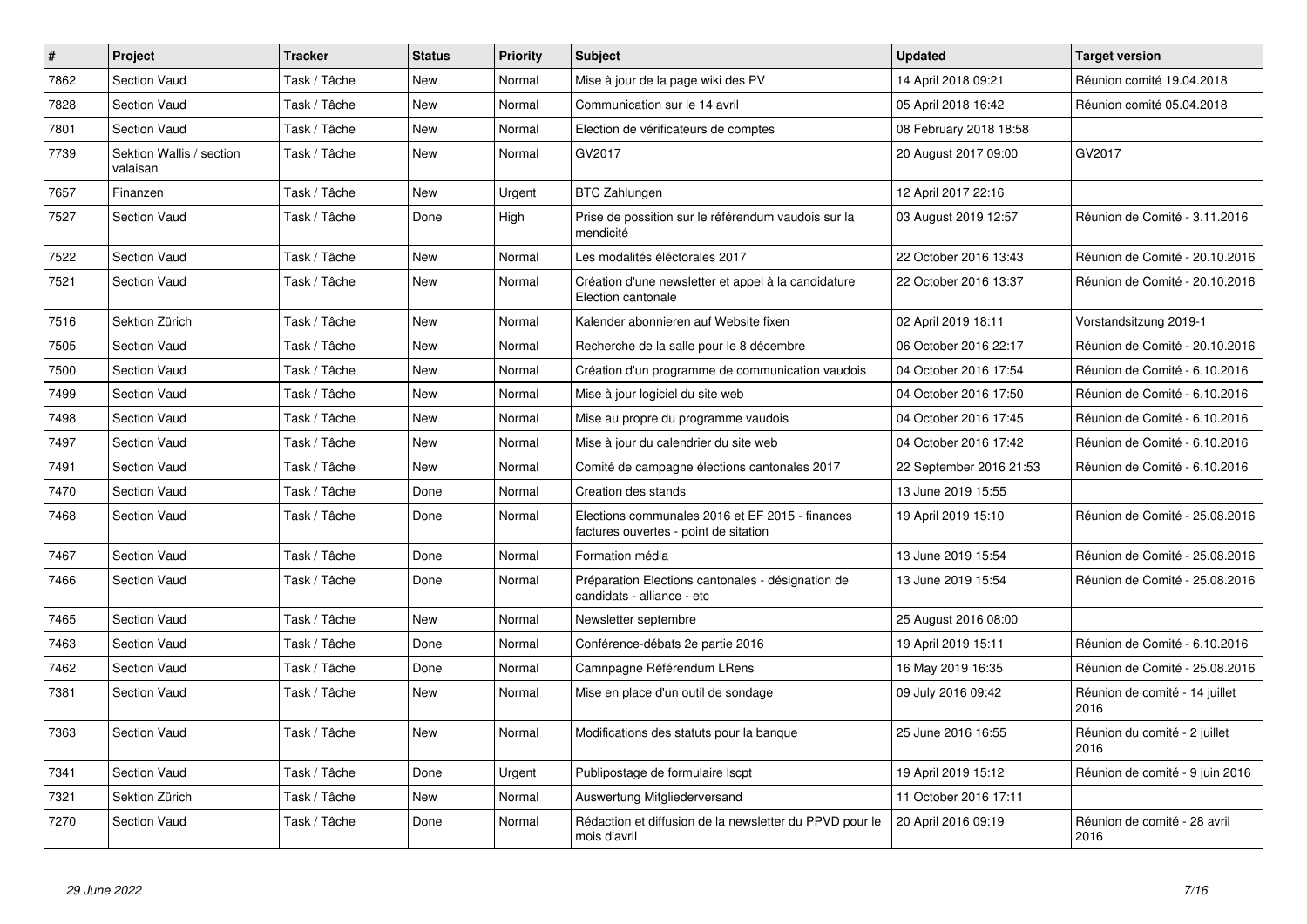| $\pmb{\#}$ | Project                              | <b>Tracker</b> | <b>Status</b> | <b>Priority</b> | <b>Subject</b>                                                                                                                                                            | <b>Updated</b>          | <b>Target version</b>                |
|------------|--------------------------------------|----------------|---------------|-----------------|---------------------------------------------------------------------------------------------------------------------------------------------------------------------------|-------------------------|--------------------------------------|
| 7269       | <b>Section Vaud</b>                  | Task / Tâche   | Done          | Normal          | Travaux sur la vision pirate du développement<br>communal                                                                                                                 | 07 May 2018 13:02       | Réunion de comité - 28 avril<br>2016 |
| 7264       | <b>Section Vaud</b>                  | Task / Tâche   | Done          | Normal          | Tri des propositions par collectivité impactée                                                                                                                            | 15 April 2016 15:30     | Réunion de comité - 14 avril<br>2016 |
| 7262       | <b>Section Vaud</b>                  | Task / Tâche   | Done          | Normal          | Révision du programme du PPVD                                                                                                                                             | 07 May 2018 13:02       | Réunion de comité - 14 avril<br>2016 |
| 7236       | <b>Section Vaud</b>                  | Task / Tâche   | Done          | Normal          | Organisation de la campagne référendaire LSCPT                                                                                                                            | 07 May 2018 12:58       | Réunion de comité - 31 mars<br>2016  |
| 7199       | <b>Section Vaud</b>                  | Task / Tâche   | New           | Normal          | Mise en place de la pétition evoting                                                                                                                                      | 11 March 2016 16:46     |                                      |
| 7195       | <b>Section Vaud</b>                  | Task / Tâche   | Done          | Normal          | Révision de statuts du PPVD                                                                                                                                               | 03 August 2019 09:48    | Réunion de comité - 28 avril<br>2016 |
| 7179       | <b>Section Vaud</b>                  | Task / Tâche   | Done          | Urgent          | URGENT débat pour la RIE3                                                                                                                                                 | 10 March 2016 00:16     |                                      |
| 7140       | <b>Section Vaud</b>                  | Task / Tâche   | Done          | Normal          | Approbation et signature du PV de l'AG par les<br>membres du comité ainsi que les statuts du PPVD                                                                         | 08 September 2019 06:41 | Réunion de comité - 31 mars<br>2016  |
| 7089       | Sektion Wallis / section<br>valaisan | Task / Tâche   | Done          | Normal          | Anfragen an Standesämtern                                                                                                                                                 | 02 March 2016 09:56     |                                      |
| 7002       | Sektion beider Basel                 | Task / Tâche   | Needs Work    | Normal          | Für ein lebendiges Basel                                                                                                                                                  | 02 October 2020 00:23   |                                      |
| 7001       | <b>Sektion beider Basel</b>          | Task / Tâche   | <b>New</b>    | Normal          | Online Infos/Struktur aktualisieren und überarbeiten                                                                                                                      | 28 November 2015 10:44  |                                      |
| 6854       | Sektion Zürich                       | Task / Tâche   | New           | Normal          | Website                                                                                                                                                                   | 07 April 2019 07:36     | Vorstandsitzung 2019-1               |
| 6850       | Sektion Zürich                       | Task / Tâche   | New           | Normal          | Fundraising                                                                                                                                                               | 27 August 2015 18:40    | Vorstandssitzung 2015-08-27          |
| 6787       | Pirate Party Policy                  | Task / Tâche   | Done          | Normal          | Révision totale de la loi fédérale sur l'analyse génétique<br>humaine (LAGH) - Totalrevision des Bundesgesetzes<br>über genetische Untersuchungen beim Menschen<br>(GUMG) | 27 May 2015 06:55       |                                      |
| 6784       | <b>Press and Public Relations</b>    | Task / Tâche   | Needs Work    | High            | CP - Déclaration D. Burkhalter DFAE «Promoting trust<br>and globally shared rules to ensure an open, free and<br>secure cyberspace»                                       | 17 April 2015 18:12     |                                      |
| 6778       | Sektion Zürich                       | Task / Tâche   | New           | Normal          | Wahlkampf-Wissen im Wiki festhalten                                                                                                                                       | 22 April 2015 18:29     | Vorstandssitzung 2015-04-22          |
| 6748       | <b>Press and Public Relations</b>    | Task / Tâche   | Done          | Urgent          | PR - Bund niederlässt wieder IT Security!                                                                                                                                 | 02 April 2015 12:03     |                                      |
| 6727       | <b>Pirate Party Policy</b>           | Task / Tâche   | Done          | Normal          | Rédaction de la réponse de la consultation                                                                                                                                | 08 April 2015 09:17     |                                      |
| 6726       | <b>Pirate Party Policy</b>           | Task / Tâche   | Done          | Normal          | Consultation FINMA - LBA / GvW                                                                                                                                            | 08 April 2015 09:18     |                                      |
| 6688       | Section Genève                       | Task / Tâche   | Needs Work    | Normal          | Comptabilité - Recherche Fiduciaire                                                                                                                                       | 25 March 2015 17:00     | Prochain Comité                      |
| 6677       | Section Genève                       | Task / Tâche   | Done          | Normal          | Préparation prochaine AG                                                                                                                                                  | 19 October 2015 17:06   | Prochain Comité                      |
| 6676       | Section Genève                       | Task / Tâche   | Done          | Normal          | Préparation éléction national                                                                                                                                             | 27 June 2016 09:53      | Prochain Comité                      |
| 6645       | Section Genève                       | Task / Tâche   | Needs Work    | Normal          | Dossier médical en ligne                                                                                                                                                  | 25 March 2015 17:03     | Prochain Comité                      |
| 6597       | Sektion Zürich                       | Task / Tâche   | Needs Work    | Normal          | Wegen Gratis-Plakatstellen anfragen                                                                                                                                       | 04 May 2019 19:49       |                                      |
| 6487       | Sektion Wallis / section<br>valaisan | Task / Tâche   | New           | Normal          | Sektionsdateien Lagerung                                                                                                                                                  | 20 August 2017 08:55    | GV2017                               |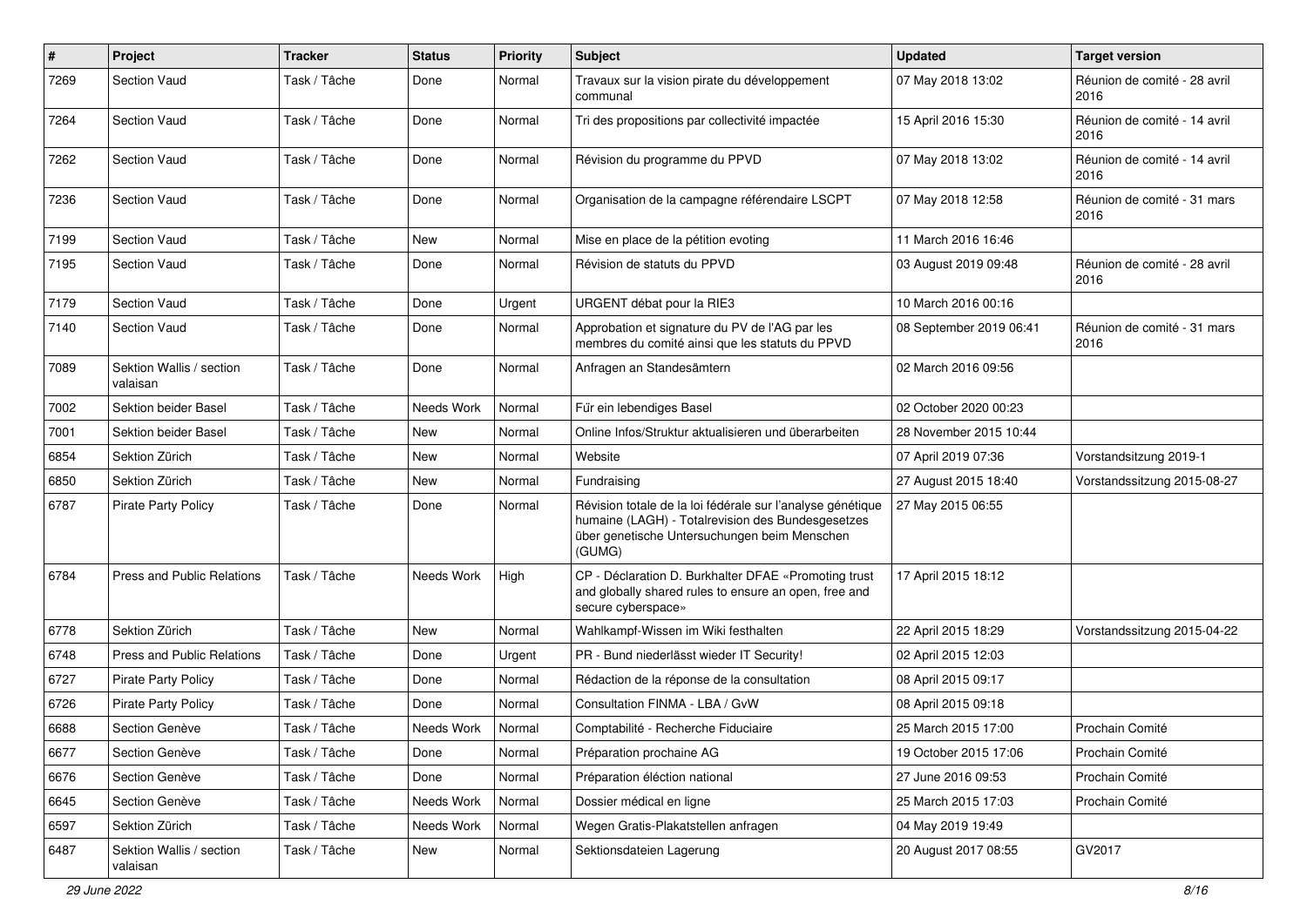| $\pmb{\#}$ | Project                              | <b>Tracker</b> | <b>Status</b>            | <b>Priority</b> | <b>Subject</b>                                                                                                                | <b>Updated</b>         | <b>Target version</b>                                         |
|------------|--------------------------------------|----------------|--------------------------|-----------------|-------------------------------------------------------------------------------------------------------------------------------|------------------------|---------------------------------------------------------------|
| 6438       | Sektion Bern                         | Task / Tâche   | New                      | High            | Probleme bei elektronischer Zählung der Stimmzettel in<br>der Stadt Bern                                                      | 28 May 2014 10:18      |                                                               |
| 6390       | Pirate Party Policy                  | Task / Tâche   | Done                     | Normal          | Vernehmlassung: Geldspielgesetz / Consultation : Loi<br>sur les jeux d'argent                                                 | 08 April 2015 09:18    |                                                               |
| 6389       | <b>Sektion Bern</b>                  | Task / Tâche   | <b>New</b>               | High            | Datenschutz Problem BE Gemeinden                                                                                              | 28 April 2014 22:11    |                                                               |
| 6378       | <b>Pirate Party Policy</b>           | Task / Tâche   | New                      | Normal          | Vernehmlassung: Informationssicherheitsgesetz                                                                                 | 22 April 2014 12:11    |                                                               |
| 6311       | Sektion Wallis / section<br>valaisan | Task / Tâche   | <b>Needs</b><br>Feedback | Normal          | Videoüberachung Brig: Umstellung der Webseite                                                                                 | 20 August 2017 08:55   | Existierende/Funktionierende<br>Datenschutz- und GIDA Behörde |
| 6255       | Pirate Party Policy                  | Task / Tâche   | New                      | Normal          | Positionspapier Rechtsstaat updaten                                                                                           | 21 November 2015 16:11 |                                                               |
| 6254       | <b>Pirate Party Policy</b>           | Task / Tâche   | <b>New</b>               | Normal          | Positionspapier Suchtpolitik updaten                                                                                          | 21 November 2015 16:12 |                                                               |
| 6248       | <b>Pirate Party Policy</b>           | Task / Tâche   | New                      | Normal          | Communication - press release - communication interne<br>-> via pages de sections, twitter & facebook                         | 05 March 2014 15:16    |                                                               |
| 6247       | Pirate Party Policy                  | Task / Tâche   | <b>New</b>               | Normal          | Rédaction du rapport et de la lettre d'accompagnement                                                                         | 05 March 2014 15:15    |                                                               |
| 6246       | <b>Pirate Party Policy</b>           | Task / Tâche   | New                      | Normal          | Development of the PPS report on the consultation                                                                             | 05 March 2014 15:13    |                                                               |
| 6243       | Pirate Party Policy                  | Task / Tâche   | New                      | Normal          | Communication - press release - communication interne<br>-> via pages de sections, twitter & facebook                         | 05 March 2014 14:55    |                                                               |
| 6242       | <b>Pirate Party Policy</b>           | Task / Tâche   | <b>New</b>               | Normal          | Rédaction du rapport et de la lettre d'accompagnement                                                                         | 05 March 2014 14:57    |                                                               |
| 6241       | <b>Pirate Party Policy</b>           | Task / Tâche   | <b>New</b>               | Normal          | Development of the PPS report on the consultation                                                                             | 05 March 2014 14:44    |                                                               |
| 6224       | <b>Pirate Party Policy</b>           | Task / Tâche   | New                      | Normal          | Publication - Diffusion aux sections                                                                                          | 04 March 2014 15:19    |                                                               |
| 6223       | <b>Pirate Party Policy</b>           | Task / Tâche   | New                      | Normal          | traduction                                                                                                                    | 04 March 2014 15:19    |                                                               |
| 6222       | <b>Pirate Party Policy</b>           | Task / Tâche   | Done                     | Normal          | Développement argumentaires votations populaire 18<br>mai - Entwicklung Argumentationshilfe Themen<br>Volksabstimmung 18. Mai | 27 November 2019 21:23 |                                                               |
| 6219       | <b>Pirate Party Policy</b>           | Task / Tâche   | New                      | Normal          | Position guideline development planning                                                                                       | 04 March 2014 14:49    |                                                               |
| 6218       | Pirate Party Policy                  | Task / Tâche   | New                      | Normal          | Position guideline development                                                                                                | 04 March 2014 14:49    |                                                               |
| 6217       | <b>Pirate Party Policy</b>           | Task / Tâche   | <b>New</b>               | Normal          | XML Formatting for bootstrap integration                                                                                      | 04 March 2014 14:38    |                                                               |
| 6216       | <b>Pirate Party Policy</b>           | Task / Tâche   | New                      | Normal          | Translation of all missing elements of the PPS program<br>draft                                                               | 04 March 2014 14:39    |                                                               |
| 6215       | Pirate Party Policy                  | Task / Tâche   | <b>New</b>               | Normal          | Development of the "Economy" section                                                                                          | 04 March 2014 14:36    |                                                               |
| 6214       | Pirate Party Policy                  | Task / Tâche   | New                      | Normal          | Development of the "Patrimoine Commun" section of<br>PPS Program                                                              | 04 March 2014 14:33    |                                                               |
| 6213       | Pirate Party Policy                  | Task / Tâche   | New                      | Normal          | Development of the "Environment" section                                                                                      | 04 March 2014 14:28    |                                                               |
| 6212       | Pirate Party Policy                  | Task / Tâche   | New                      | Normal          | Development of the "Security" section                                                                                         | 04 March 2014 14:33    |                                                               |
| 6211       | Pirate Party Policy                  | Task / Tâche   | New                      | Normal          | Development of the "Etat de droit" section                                                                                    | 04 March 2014 14:34    |                                                               |
| 6210       | Pirate Party Policy                  | Task / Tâche   | New                      | Normal          | Development of the Area verbiage                                                                                              | 04 March 2014 14:34    |                                                               |
| 6209       | Pirate Party Policy                  | Task / Tâche   | New                      | Normal          | PPS Program development                                                                                                       | 04 March 2014 14:17    |                                                               |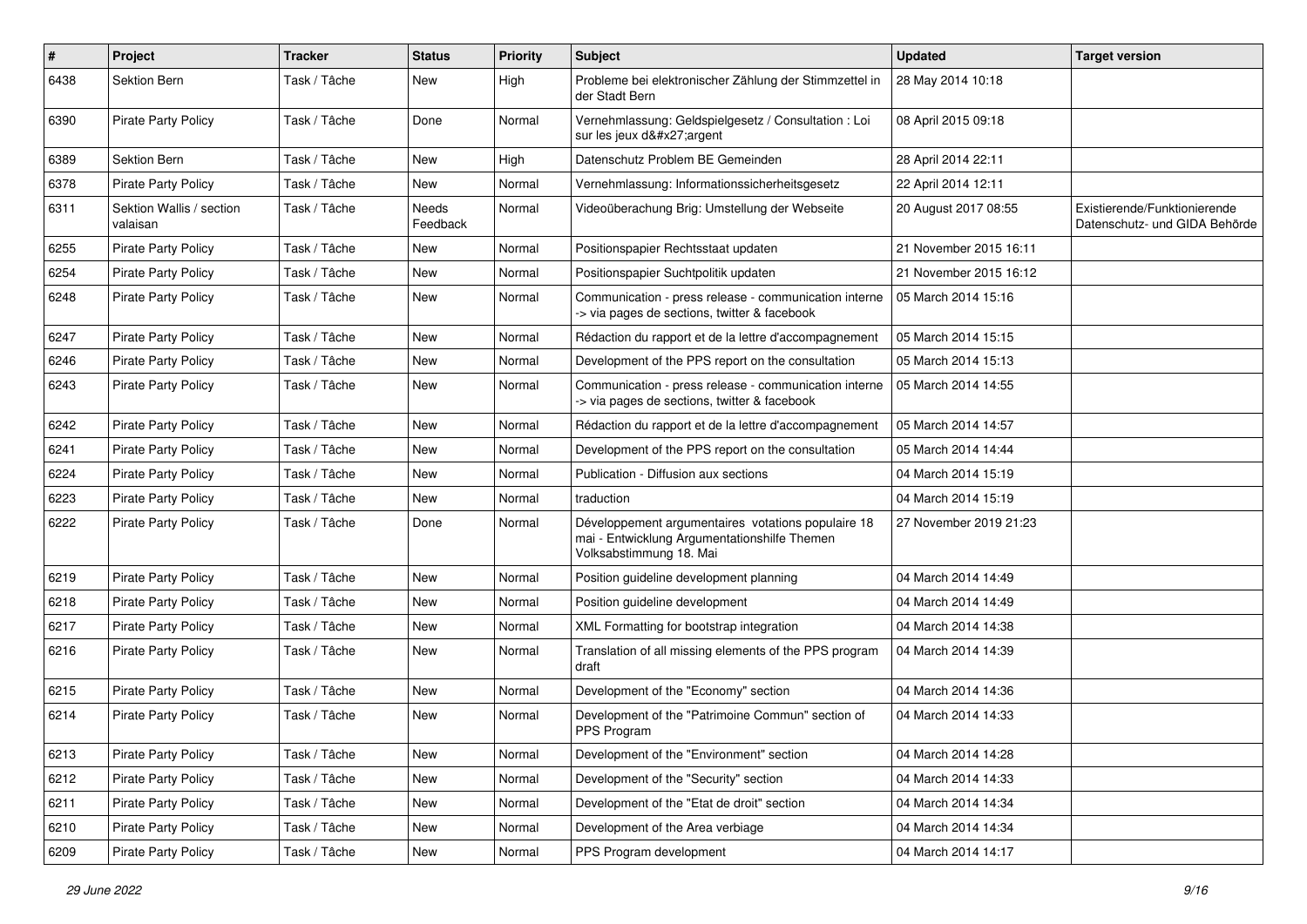| $\pmb{\#}$ | Project                              | <b>Tracker</b> | <b>Status</b>        | <b>Priority</b> | Subject                                                                                                                                                                                                                                          | <b>Updated</b>         | <b>Target version</b>                                         |
|------------|--------------------------------------|----------------|----------------------|-----------------|--------------------------------------------------------------------------------------------------------------------------------------------------------------------------------------------------------------------------------------------------|------------------------|---------------------------------------------------------------|
| 6206       | <b>Pirate Party Policy</b>           | Task / Tâche   | Done                 | Normal          | Consultation "Modification loi fédérale sur les systèmes<br>d'information de la Confédération dans le domaine du<br>sport (LSIS)" - Vernehmlassung "Änderung<br>Bundesgesetz über die Informationssysteme des<br>Bundes im Bereich Sport (IBSG)" | 08 April 2015 09:26    |                                                               |
| 6205       | <b>Pirate Party Policy</b>           | Task / Tâche   | New                  | Normal          | Development of the PPS report on the consultation                                                                                                                                                                                                | 04 March 2014 13:32    |                                                               |
| 6201       | <b>Pirate Party Policy</b>           | Task / Tâche   | New                  | Normal          | Consultation - Modification du Code des obligations<br>(Droit des raisons de commerce) / Vernehmlassung -<br>Änderung des Obligationenrechts (Firmenrecht)                                                                                       | 04 March 2014 13:21    |                                                               |
| 6197       | <b>Pirate Party Policy</b>           | Task / Tâche   | Offen /<br>Incertain | Normal          | Review currently running iniatives                                                                                                                                                                                                               | 04 March 2014 12:38    |                                                               |
| 6186       | <b>Pirate Party Policy</b>           | Task / Tâche   | Offen /<br>Incertain | Normal          | review decembre 2014                                                                                                                                                                                                                             | 08 April 2015 09:26    |                                                               |
| 6185       | <b>Pirate Party Policy</b>           | Task / Tâche   | Offen /<br>Incertain | Normal          | review novembre 2014                                                                                                                                                                                                                             | 08 April 2015 09:26    |                                                               |
| 6184       | <b>Pirate Party Policy</b>           | Task / Tâche   | Offen /<br>Incertain | Normal          | review octobre 2014                                                                                                                                                                                                                              | 08 April 2015 09:26    |                                                               |
| 6183       | <b>Pirate Party Policy</b>           | Task / Tâche   | Offen /<br>Incertain | Normal          | review septembre 2014                                                                                                                                                                                                                            | 08 April 2015 09:26    |                                                               |
| 6182       | <b>Pirate Party Policy</b>           | Task / Tâche   | Offen /<br>Incertain | Normal          | review august 2014                                                                                                                                                                                                                               | 08 April 2015 09:26    |                                                               |
| 6181       | <b>Pirate Party Policy</b>           | Task / Tâche   | Offen /<br>Incertain | Normal          | review july 2014                                                                                                                                                                                                                                 | 08 April 2015 09:26    |                                                               |
| 6180       | Pirate Party Policy                  | Task / Tâche   | Offen /<br>Incertain | Normal          | review june 2014                                                                                                                                                                                                                                 | 08 April 2015 09:26    |                                                               |
| 6179       | <b>Pirate Party Policy</b>           | Task / Tâche   | Offen /<br>Incertain | Normal          | review may 2014                                                                                                                                                                                                                                  | 08 April 2015 09:26    |                                                               |
| 6177       | <b>Pirate Party Policy</b>           | Task / Tâche   | Offen /<br>Incertain | Normal          | Consultation process review                                                                                                                                                                                                                      | 08 April 2015 09:26    |                                                               |
| 6120       | Sektion Wallis / section<br>valaisan | Task / Tâche   | New                  | Normal          | <b>Website Optimierung</b>                                                                                                                                                                                                                       | 20 August 2017 08:32   | GV2017                                                        |
| 6021       | Sektion Wallis / section<br>valaisan | Task / Tâche   | Needs<br>Feedback    | Normal          | Amtsblatt Wallis: Öffentlich und Gratis                                                                                                                                                                                                          | 20 August 2017 08:34   | Existierende/Funktionierende<br>Datenschutz- und GIDA Behörde |
| 6015       | Stadtsektion Zürich                  | Task / Tâche   | New                  | Normal          | Stellungsnahme zu Teilrevision BZO                                                                                                                                                                                                               | 04 December 2013 11:14 |                                                               |
| 5999       | Bezirkssektion Winterthur            | Task / Tâche   | New                  | Normal          | Datenschutz von Steuer- und Einwohnerdaten                                                                                                                                                                                                       | 21 November 2013 20:52 |                                                               |
| 5915       | Sektion Zürich                       | Task / Tâche   | New                  | Normal          | Positionspapier «Laizismus»                                                                                                                                                                                                                      | 06 November 2014 18:48 |                                                               |
| 5873       | Sektion Wallis / section<br>valaisan | Task / Tâche   | Tabled               | Normal          | Pi-Vote Zertifikate                                                                                                                                                                                                                              | 20 August 2017 08:31   | GV2017                                                        |
| 5870       | Sektion Wallis / section<br>valaisan | Task / Tâche   | Needs Work           | Normal          | Opendata.admin.ch                                                                                                                                                                                                                                | 20 August 2017 08:31   | GV2017                                                        |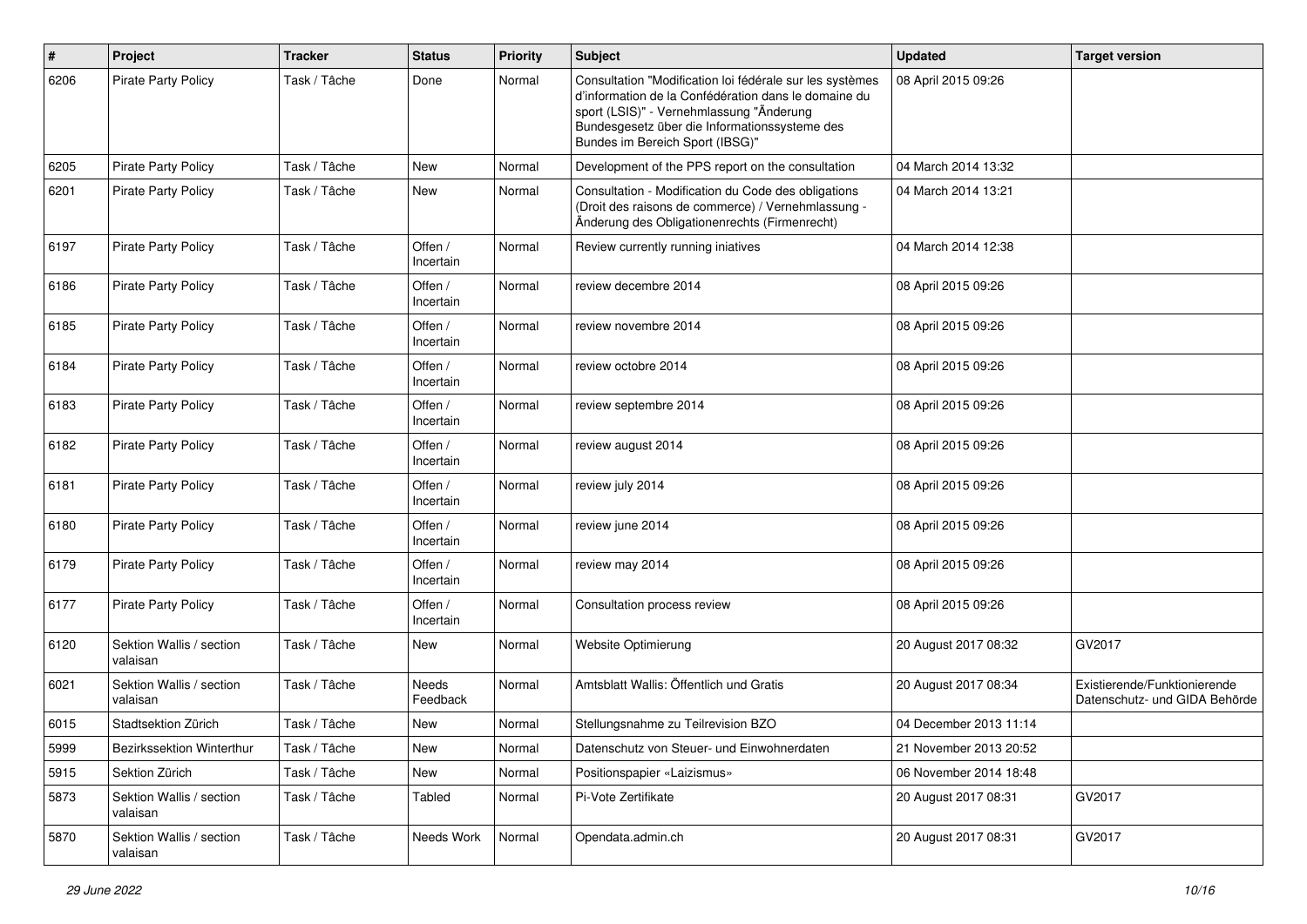| $\#$ | Project                              | <b>Tracker</b> | <b>Status</b>     | <b>Priority</b> | <b>Subject</b>                                                                | <b>Updated</b>          | <b>Target version</b> |
|------|--------------------------------------|----------------|-------------------|-----------------|-------------------------------------------------------------------------------|-------------------------|-----------------------|
| 5832 | Stadtsektion Zürich                  | Task / Tâche   | New               | Normal          | Meet the Pirates, Stammtisch Upgrade                                          | 17 September 2013 10:06 |                       |
| 5831 | Stadtsektion Zürich                  | Task / Tâche   | <b>New</b>        | Normal          | Festlegen Vorstand Sitzungen PP Züri                                          | 17 September 2013 09:51 |                       |
| 5830 | Stadtsektion Zürich                  | Task / Tâche   | New               | Normal          | PP Patente                                                                    | 17 September 2013 09:51 |                       |
| 5829 | Stadtsektion Zürich                  | Task / Tâche   | New               | Normal          | Who cares?                                                                    | 17 September 2013 09:50 |                       |
| 5787 | <b>Bezirkssektion Winterthur</b>     | Task / Tâche   | <b>New</b>        | Normal          | Sparen 14 durchsehen                                                          | 04 September 2013 20:19 | Parley 19             |
| 5702 | Stadtsektion Zürich                  | Task / Tâche   | New               | High            | Standaktionen koordinieren                                                    | 03 October 2013 20:56   | Sitzung 03.10.2013    |
| 5664 | Stadtsektion Zürich                  | Task / Tâche   | New               | Normal          | Forum Stadt-Zürich beantragen                                                 | 07 August 2013 21:17    |                       |
| 5637 | <b>Pirate Party Policy</b>           | Task / Tâche   | Done              | Normal          | Korrektur der Uebersetzung der Identite                                       | 22 March 2014 17:28     |                       |
| 5517 | Bezirkssektion Winterthur            | Task / Tâche   | Needs Work        | Normal          | O-Ton                                                                         | 13 July 2013 17:39      |                       |
| 5444 | Sektion Wallis / section<br>valaisan | Task / Tâche   | Needs Work        | Low             | Welcome/Austrittsmail automatisieren                                          | 20 August 2017 08:56    | GV2017                |
| 5430 | Sektion Wallis / section<br>valaisan | Task / Tâche   | Needs<br>Feedback | Normal          | Einrichtung interne Mailingliste                                              | 20 August 2017 08:31    | GV2017                |
| 5400 | Sektion Wallis / section<br>valaisan | Task / Tâche   | Needs<br>Feedback | Normal          | Dienststelle für Datenschutz und Öffentlichkeitsprinzip                       | 20 April 2017 17:36     |                       |
| 5389 | Bezirkssektion Winterthur            | Task / Tâche   | Needs Work        | High            | Falsche Anreize in Sozialhilfe                                                | 17 June 2013 16:43      | Parley 18             |
| 5373 | Sektion beider Basel                 | Task / Tâche   | New               | Normal          | Prozess für Spender erstellen/festhalten                                      | 12 February 2015 19:15  |                       |
| 5347 | Bezirkssektion Winterthur            | Task / Tâche   | New               | Normal          | Unverschuldet abgewählt                                                       | 08 June 2013 15:45      | Parley 17 (13.6.2013) |
| 5346 | Bezirkssektion Winterthur            | Task / Tâche   | New               | Normal          | Holidi                                                                        | 08 June 2013 15:47      | Parley 17 (13.6.2013) |
| 5293 | Stadtsektion Zürich                  | Task / Tâche   | New               | Normal          | Lokation nächste fliegende Stammtische festlegen und<br>kommunizieren         | 27 May 2013 18:59       | Stammtisch 27.05.2013 |
| 5291 | Stadtsektion Zürich                  | Task / Tâche   | Done              | Normal          | Festlegen von Terminen für die PV                                             | 03 October 2013 20:15   | Stammtisch 27.05.2013 |
| 5275 | Sektion Wallis / section<br>valaisan | Task / Tâche   | Done              | Normal          | Stellungnahme zum Schulgesetz                                                 | 20 August 2017 08:57    |                       |
| 5247 | Bezirkssektion Winterthur            | Task / Tâche   | Needs Work        | High            | Schriftliche Anfrage zum Budget                                               | 22 May 2013 16:47       | Parley 16 (6.6.2013)  |
| 5227 | Bezirkssektion Winterthur            | Task / Tâche   | New               | Normal          | Gesamtkostenrechnung Neuhegi                                                  | 15 May 2013 20:53       | Parley 16 (6.6.2013)  |
| 5217 | Bezirkssektion Winterthur            | Task / Tâche   | New               | Normal          | Pressemitteilung Stimmparolen                                                 | 12 May 2013 19:39       |                       |
| 5104 | Sektion beider Basel                 | Task / Tâche   | New               | Low             | Automatisierte Verfolgung der Tätigkeiten des Grossrats<br><b>Basel-Stadt</b> | 23 April 2015 18:59     |                       |
| 5068 | <b>Pirate Party Policy</b>           | Task / Tâche   | New               | Normal          | Fehlende Position zu Whistleblowing                                           | 21 November 2015 16:13  |                       |
| 5058 | Pirate Party Policy                  | Task / Tâche   | Needs Work        | Normal          | Positionspapier: Patente                                                      | 15 April 2013 14:10     |                       |
| 5043 | Sektion beider Basel                 | Task / Tâche   | Needs Work        | Normal          | Aufgaben Stadtentwicklungspositionspapier                                     | 12 February 2015 19:22  |                       |
| 5041 | Sektion beider Basel                 | Task / Tâche   | Needs Work        | Low             | Parlaments-Daten automatisch abgreifen lassen                                 | 23 April 2015 18:59     |                       |
| 5015 | Bezirkssektion Winterthur            | Task / Tâche   | Needs Work        | High            | Visualisierung Budget und Rechnung                                            | 10 April 2013 16:10     | Parley 15 (2.5.2013)  |
| 5014 | Bezirkssektion Winterthur            | Task / Tâche   | Needs Work        | Low             | Problematik "gebundene Ausgaben"                                              | 02 May 2013 22:31       | Parley 15 (2.5.2013)  |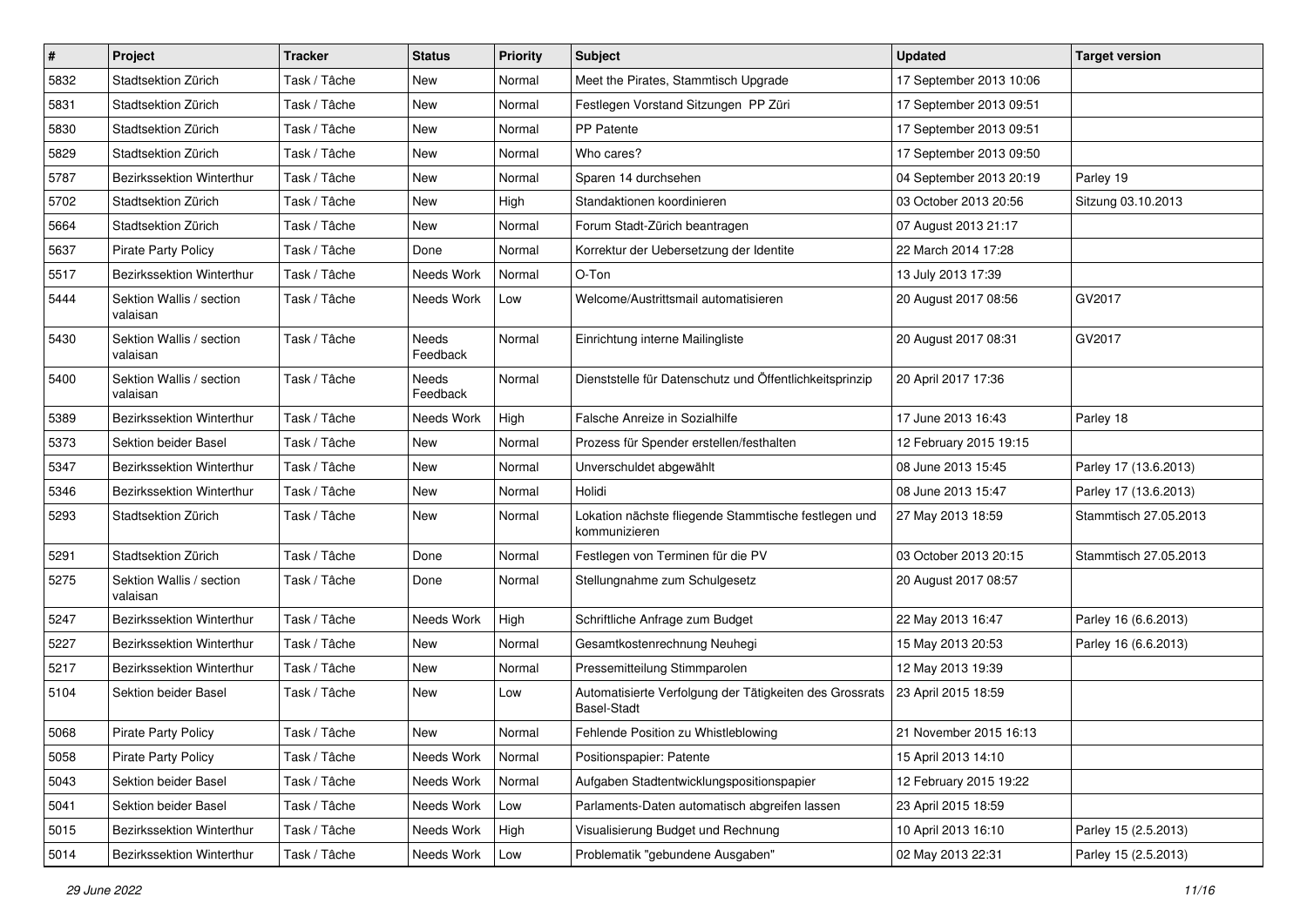| $\#$ | Project                                   | <b>Tracker</b> | <b>Status</b>            | <b>Priority</b> | <b>Subject</b>                                                              | <b>Updated</b>          | <b>Target version</b>                                         |
|------|-------------------------------------------|----------------|--------------------------|-----------------|-----------------------------------------------------------------------------|-------------------------|---------------------------------------------------------------|
| 4941 | Pirate Party Policy                       | Task / Tâche   | Done                     | Normal          | prostitution                                                                | 30 September 2013 19:23 |                                                               |
| 4893 | Sektion Wallis / section<br>valaisan      | Task / Tâche   | Done                     | Normal          | Pflichtenheft Vorstand (2)                                                  | 13 December 2014 10:14  |                                                               |
| 4746 | Bezirkssektion Winterthur                 | Task / Tâche   | Needs Work               | Normal          | Förderung des Innovativen Motorisierten<br>Individualverkehrs (IMIV)        | 21 April 2013 00:00     | Parley 13                                                     |
| 4729 | Sektion St. Gallen und beide<br>Appenzell | Task / Tâche   | Done                     | Normal          | SSH key für LQFB server                                                     | 10 June 2014 19:50      |                                                               |
| 4639 | Sektion Wallis / section<br>valaisan      | Task / Tâche   | Needs Work               | Normal          | pi-Vote Sektionsabstimmungen                                                | 07 July 2014 20:30      |                                                               |
| 4615 | Sektion Wallis / section<br>valaisan      | Task / Tâche   | Needs Work               | Normal          | Stv. Schatzmeister                                                          | 03 September 2014 19:58 |                                                               |
| 4507 | Bezirkssektion Winterthur                 | Task / Tâche   | Needs Work               | Normal          | OpenData: Wem gehört das Datenmaterial                                      | 02 May 2013 22:34       |                                                               |
| 4388 | Finanzen                                  | Task / Tâche   | Needs Work               | Urgent          | Kontenplan                                                                  | 04 April 2013 07:13     |                                                               |
| 4386 | Finanzen                                  | Task / Tâche   | Needs Work               | High            | Spenderlisten erstellen                                                     | 01 May 2017 14:45       |                                                               |
| 4370 | Bezirkssektion Winterthur                 | Task / Tâche   | Needs Work               | Normal          | SalZH kriegt Subventionen                                                   | 07 April 2013 15:42     | Parley 15 (2.5.2013)                                          |
| 4362 | <b>Bezirkssektion Winterthur</b>          | Task / Tâche   | Needs Work               | Normal          | Willkür im Baubewilligungsverfahren                                         | 07 April 2013 15:42     | Parley 15 (2.5.2013)                                          |
| 4200 | Bezirkssektion Winterthur                 | Task / Tâche   | Needs Work               | Normal          | Vorstoss Transparenz in der WoV                                             | 07 April 2013 15:41     | Parley 15 (2.5.2013)                                          |
| 4138 | Gruppo Ticino                             | Task / Tâche   | Needs Work               | High            | Mailing List problema messaggio conferma<br>sottoscrizione                  | 20 April 2013 00:00     |                                                               |
| 4137 | Gruppo Ticino                             | Task / Tâche   | Needs Work               | Normal          | Programma Partito Pirata Ticino                                             | 21 April 2013 00:00     |                                                               |
| 4122 | Gruppo Ticino                             | Task / Tâche   | Needs Work               | High            | Accesso, impostazioni ed iscrizione membri a mailing list<br>sezione ticino | 20 April 2013 00:00     |                                                               |
| 4071 | Gruppo Ticino                             | Task / Tâche   | Needs Work               | Normal          | Traduzione webpage                                                          | 19 April 2013 00:00     |                                                               |
| 4067 | Sektion Wallis / section<br>valaisan      | Task / Tâche   | Needs<br>Feedback        | Normal          | Wildtierkameras im Wallis                                                   | 20 August 2017 08:33    | Existierende/Funktionierende<br>Datenschutz- und GIDA Behörde |
| 4064 | Bezirkssektion Winterthur                 | Task / Tâche   | <b>Needs</b><br>Feedback | Normal          | Liquid Feedback für die Stadt Winterthur                                    | 07 April 2013 15:34     | Parley 15 (2.5.2013)                                          |
| 4058 | Bezirkssektion Winterthur                 | Task / Tâche   | Needs Work               | Normal          | Prüfung der Zuwendungen an Dritte<br>(Sozialdepartement)                    | 21 April 2013 00:00     | Parley 11                                                     |
| 4057 | Bezirkssektion Winterthur                 | Task / Tâche   | Needs Work               | Normal          | Informatikprojekte prüfen                                                   | 21 April 2013 00:00     | Parley 11                                                     |
| 4040 | Sektion St. Gallen und beide<br>Appenzell | Task / Tâche   | Needs Work               | Normal          | Tischwimpel für Stammtisch                                                  | 10 June 2014 20:00      |                                                               |
| 3948 | Bezirkssektion Winterthur                 | Task / Tâche   | Needs Work               | Normal          | AG Schule und Bildung                                                       | 31 July 2013 21:00      | Parley 11                                                     |
| 3947 | Bezirkssektion Winterthur                 | Task / Tâche   | Needs Work               | Normal          | Win.ch Mail                                                                 | 21 April 2013 00:00     | Parley 11                                                     |
| 3911 | Bezirkssektion Winterthur                 | Task / Tâche   | Needs Work               | Normal          | Elektronisches Büro in der Stadtverwaltung                                  | 21 April 2013 00:00     | Parley 11                                                     |
| 3876 | Bezirkssektion Winterthur                 | Task / Tâche   | Needs Work               | Normal          | Winterthurer Transparenzgesetz                                              | 21 April 2013 00:00     | Parley 11                                                     |
| 3865 | Bezirkssektion Winterthur                 | Task / Tâche   | Needs Work               | Low             | Rote Parkplätze in der Altstadt                                             | 02 May 2013 22:36       | Parley 11                                                     |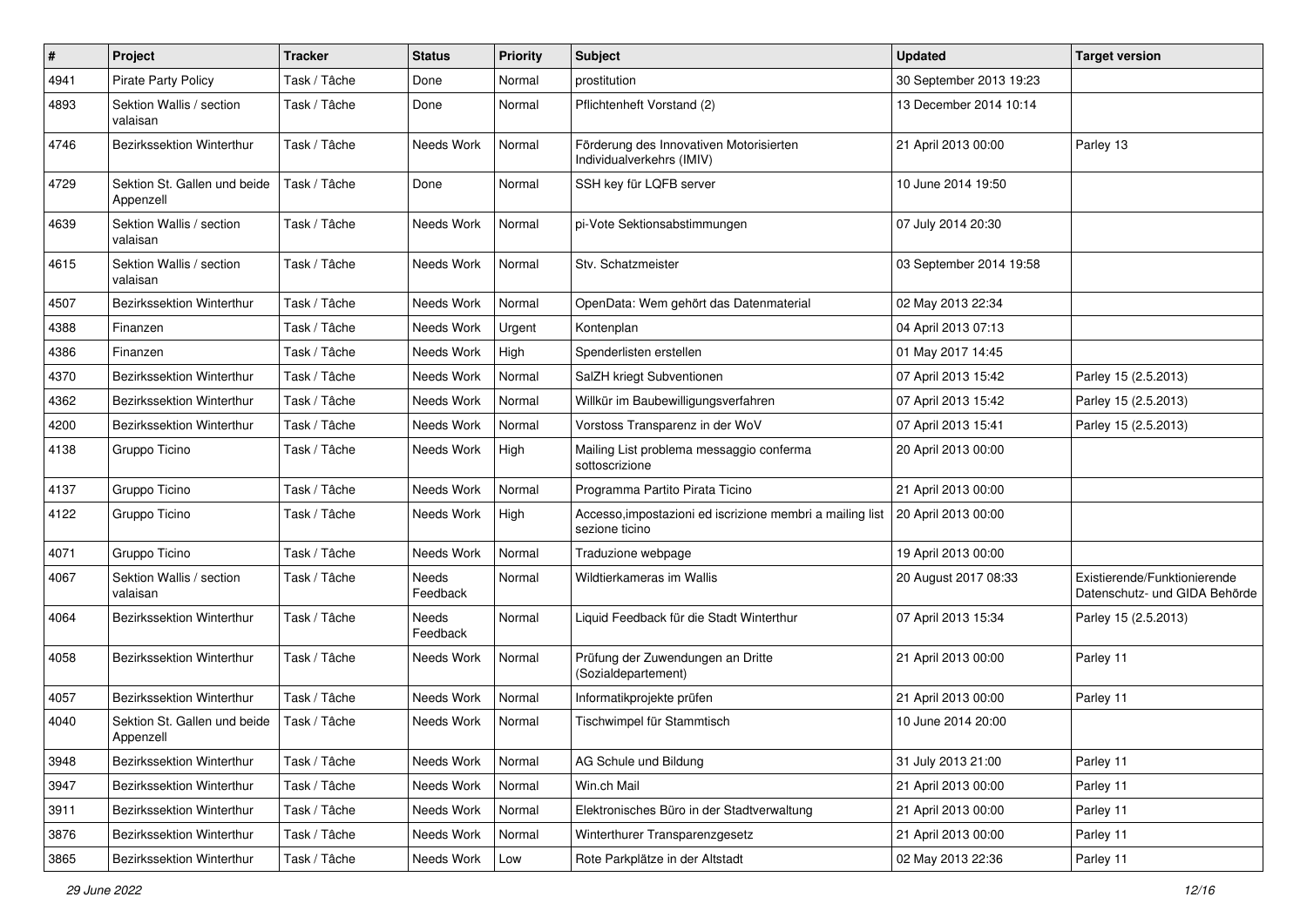| $\pmb{\#}$ | Project                                            | <b>Tracker</b> | <b>Status</b> | <b>Priority</b> | <b>Subject</b>                                                                                    | <b>Updated</b>         | <b>Target version</b>                                         |
|------------|----------------------------------------------------|----------------|---------------|-----------------|---------------------------------------------------------------------------------------------------|------------------------|---------------------------------------------------------------|
| 3864       | <b>Bezirkssektion Winterthur</b>                   | Task / Tâche   | Needs Work    | Normal          | E-Book Bibliothek DRM                                                                             | 06 March 2013 18:18    | Parley 13                                                     |
| 3732       | Bezirkssektion Winterthur                          | Task / Tâche   | Needs Work    | Low             | Neues Hallenbad                                                                                   | 02 May 2013 22:37      | Parley 15 (2.5.2013)                                          |
| 3716       | <b>Bezirkssektion Winterthur</b>                   | Task / Tâche   | Needs Work    | Low             | Frauenparkplätze                                                                                  | 21 April 2013 00:00    | Parley 11                                                     |
| 3708       | Bezirkssektion Winterthur                          | Task / Tâche   | Needs Work    | High            | OpenSource Nachtrag und Vorbereitung                                                              | 19 April 2013 00:00    | Parley 13                                                     |
| 3707       | <b>Bezirkssektion Winterthur</b>                   | Task / Tâche   | Needs Work    | Normal          | Beschneidungspraxis in Winterthur                                                                 | 21 April 2013 00:00    | Parley 11                                                     |
| 3706       | Bezirkssektion Winterthur                          | Task / Tâche   | Needs Work    | Normal          | Notschlafstellen bei der Heilsarmee                                                               | 21 April 2013 00:00    | Parley 11                                                     |
| 3568       | Bezirkssektion Winterthur                          | Task / Tâche   | Needs Work    | Normal          | Messung der Schulqualität                                                                         | 07 April 2013 15:45    |                                                               |
| 3567       | <b>Bezirkssektion Winterthur</b>                   | Task / Tâche   | Needs Work    | Normal          | Open Data                                                                                         | 26 February 2013 08:12 | Parley 11                                                     |
| 3251       | Sektion St. Gallen und beide<br>Appenzell          | Task / Tâche   | Done          | Low             | <b>Statistik Skript</b>                                                                           | 10 June 2014 20:06     |                                                               |
| 3033       | Sektion St. Gallen und beide<br>Appenzell          | Task / Tâche   | Done          | Normal          | Liquid Feedback                                                                                   | 10 June 2014 20:10     |                                                               |
| 2891       | Bezirkssektion Winterthur                          | Task / Tâche   | Needs Work    | Low             | Schuldenabbau                                                                                     | 20 April 2013 00:00    |                                                               |
| 2800       | Bezirkssektion Winterthur                          | Task / Tâche   | Done          | Low             | Vorstoss: Verantwortung im Polizeiberuf                                                           | 04 May 2013 22:59      | Parley 3                                                      |
| 2531       | <b>Pirate Party Policy</b>                         | Task / Tâche   | Needs Work    | Normal          | Gleichstellung                                                                                    | 20 February 2013 16:39 |                                                               |
| 8557       | Digitale Infrastruktur                             | Motion         | New           | Low             | Twitter Mastodon sync service                                                                     | 05 April 2022 17:54    |                                                               |
| 8544       | Piratenversammlung /<br>Assemblée Pirate           | Motion         | Tabled        | Normal          | Bereinigung Differenzen Statuten und<br>Versammlungsreglement                                     | 19 March 2022 21:22    | PV 2022.2                                                     |
| 8387       | Digitale Infrastruktur                             | Motion         | Tabled        | Normal          | Konzept E-Mail Adressen                                                                           | 16 February 2020 16:33 |                                                               |
| 8364       | Digitale Infrastruktur                             | Motion         | New           | Normal          | Aufräumen Redmine + OTRS Zugriffe/ Zuständigkeiten                                                | 10 February 2022 15:58 |                                                               |
| 8347       | Digitale Infrastruktur                             | Motion         | New           | Normal          | Roadmap AG DI                                                                                     | 09 May 2020 20:12      |                                                               |
| 7365       | Section Genève                                     | Motion         | New           | Normal          | Prise de position pour les votations cantonales du 25<br>septembre 2016                           | 27 June 2016 10:01     |                                                               |
| 7364       | Section Genève                                     | Motion         | <b>New</b>    | Normal          | Prise de position pour les votations fédérales du 25<br>septembre 2016                            | 27 June 2016 10:00     |                                                               |
| 6783       | Bezirkssektion Winterthur                          | Motion         | <b>New</b>    | Normal          | Bearbeitung von info@ Mails                                                                       | 17 April 2015 07:52    | 20150423 Stammtisch                                           |
| 6773       | Sektion Zürich                                     | Motion         | New           | Normal          | Konstituierung: Aufgabenverteilung im Vorstand                                                    | 03 April 2019 16:02    | Vorstandsitzung 2019-1                                        |
| 6517       | Sektion Wallis / section<br>valaisan               | Motion         | New           | Normal          | Cours de sensibilisation et de protections des données<br>informatiques aux élus du Grand Conseil | 20 August 2017 08:48   | Existierende/Funktionierende<br>Datenschutz- und GIDA Behörde |
| 6455       | Sektion St. Gallen und beide   Motion<br>Appenzell |                | New           | Normal          | Strategie: Stadt zuerst stärken?                                                                  | 30 July 2014 15:29     | Vorstand 2014-07-30                                           |
| 5914       | Stadtsektion Zürich                                | Motion         | New           | Normal          | Hilferuf von Mitglied -> Wahlkampfthema                                                           | 13 November 2013 21:08 |                                                               |
| 5869       | Stadtsektion Zürich                                | Motion         | New           | Normal          | Prov. Budget 2014                                                                                 | 03 October 2013 21:41  | PV2013_2                                                      |
| 5868       | Stadtsektion Zürich                                | Motion         | New           | Normal          | Mitgliederbeitrag 2014 festlegen                                                                  | 31 October 2013 21:33  | PV2013_2                                                      |
| 5867       | Stadtsektion Zürich                                | Motion         | New           | Normal          | Gemeinderatswahl Listen gestalten                                                                 | 03 October 2013 21:18  | PV2013_2                                                      |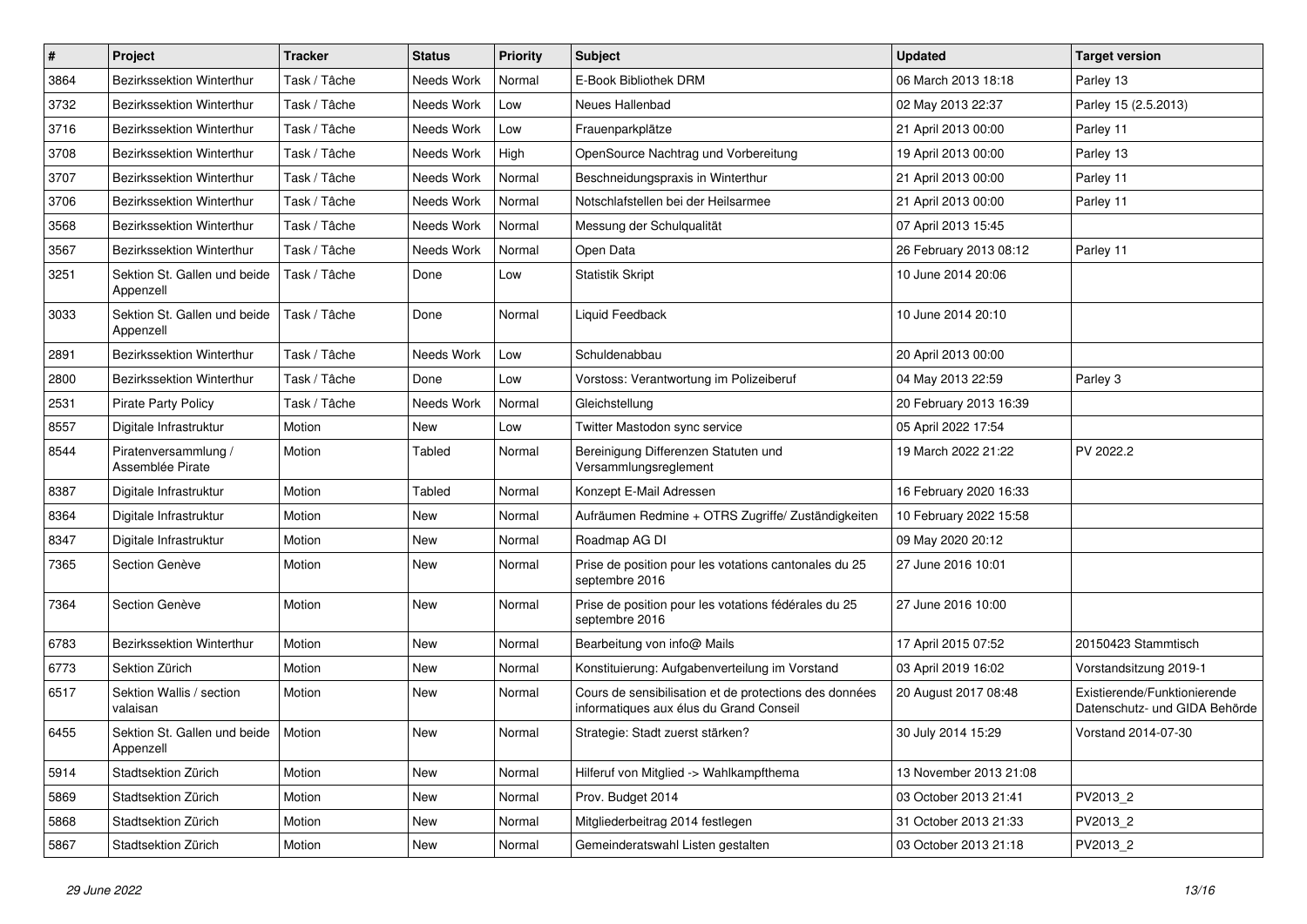| $\pmb{\#}$ | Project                                   | <b>Tracker</b>              | <b>Status</b>            | <b>Priority</b> | <b>Subject</b>                                                                                                                                  | <b>Updated</b>       | <b>Target version</b>  |
|------------|-------------------------------------------|-----------------------------|--------------------------|-----------------|-------------------------------------------------------------------------------------------------------------------------------------------------|----------------------|------------------------|
| 5715       | <b>Bezirkssektion Winterthur</b>          | Motion                      | New                      | Normal          | Unterstützung Verein FamilienStärken                                                                                                            | 19 August 2013 16:38 | Parley 19              |
| 5634       | <b>Pirate Party Policy</b>                | Motion                      | New                      | Normal          | Weiterentwicklung Rechtsstaatpapier                                                                                                             | 31 July 2013 17:10   |                        |
| 5512       | Sektion Wallis / section<br>valaisan      | Motion                      | New                      | Normal          | CryptoParty                                                                                                                                     | 06 April 2014 23:43  | 20140414 Mumblemeeting |
| 6170       | <b>Pirate Party Policy</b>                | Motion for ballot<br>voting | Offen /<br>Incertain     | Normal          | Prises de positions pour les votations populaires du 3<br>mars 2015 - Parolenfassung treffend die<br>Volksabsgimmung der 3. märz 2015           | 04 March 2014 10:38  |                        |
| 6169       | <b>Pirate Party Policy</b>                | Motion for ballot<br>voting | Offen /<br>Incertain     | Normal          | Prises de positions pour les votations populaires du 30<br>novembre 2014 - Parolenfassung treffend die<br>Volksabsgimmung der 30. november 2014 | 04 March 2014 10:37  |                        |
| 6168       | <b>Pirate Party Policy</b>                | Motion for ballot<br>voting | Offen /<br>Incertain     | Normal          | Prises de positions pour les votations populaires du 28<br>septembre 2014 - Parolenfassung treffend die<br>Volksabsgimmung der 28. september    | 04 March 2014 10:35  |                        |
| 6456       | Sektion St. Gallen und beide<br>Appenzell | Todo / A Faire              | <b>New</b>               | Normal          | Bitcoin für Sektionsspenden                                                                                                                     | 10 June 2014 19:55   |                        |
| 6454       | Sektion St. Gallen und beide<br>Appenzell | Todo / A Faire              | New                      | Normal          | Überwacht die Überwacher                                                                                                                        | 30 July 2014 15:31   | Vorstand 2014-07-30    |
| 6414       | Sektion St. Gallen und beide<br>Appenzell | Todo / A Faire              | <b>Needs</b><br>Feedback | High            | Kantonsratswahlen                                                                                                                               | 30 July 2014 15:28   | Vorstand 2014-07-30    |
| 6413       | Sektion St. Gallen und beide<br>Appenzell | Todo / A Faire              | <b>New</b>               | Normal          | Adhocracy testen und ggf. implementieren                                                                                                        | 30 July 2014 15:30   | Vorstand next          |
| 6412       | Sektion St. Gallen und beide<br>Appenzell | Todo / A Faire              | <b>New</b>               | Normal          | Mumblerechte                                                                                                                                    | 10 June 2014 18:53   | Vorstand next          |
| 6411       | Sektion St. Gallen und beide<br>Appenzell | Todo / A Faire              | New                      | Normal          | Postadresse zu mir                                                                                                                              | 30 July 2014 15:32   | Vorstand 2014-07-30    |
| 6410       | Sektion St. Gallen und beide<br>Appenzell | Todo / A Faire              | <b>New</b>               | Normal          | Mailinglisten                                                                                                                                   | 10 June 2014 19:28   | Vorstand 2014-06-101   |
| 6408       | Sektion St. Gallen und beide<br>Appenzell | Todo / A Faire              | New                      | Normal          | Flaschenpost ausserordentliche PV                                                                                                               | 30 July 2014 15:34   |                        |
| 6406       | Sektion St. Gallen und beide<br>Appenzell | Todo / A Faire              | Done                     | Normal          | Kontaktdaten etc an Vorstand CH senden                                                                                                          | 10 June 2014 19:26   | Vorstand 2014-06-101   |
| 6402       | Sektion St. Gallen und beide<br>Appenzell | Todo / A Faire              | Needs<br>Feedback        | Normal          | Rechte organisieren                                                                                                                             | 30 July 2014 19:23   |                        |
| 6391       | Sektion St. Gallen und beide<br>Appenzell | Todo / A Faire              | Done                     | Urgent          | Kreisrichterkandidat suchen                                                                                                                     | 10 June 2014 19:25   | Vorstand 2014-06-101   |
| 6351       | Sektion St. Gallen und beide<br>Appenzell | Todo / A Faire              | New                      | Normal          | Widerspruch Cablecom                                                                                                                            | 05 April 2014 18:37  |                        |
| 6324       | Sektion St. Gallen und beide<br>Appenzell | Todo / A Faire              | New                      | Normal          | Steuererklärung 2013                                                                                                                            | 30 July 2014 15:35   | Vorstand 2014-07-30    |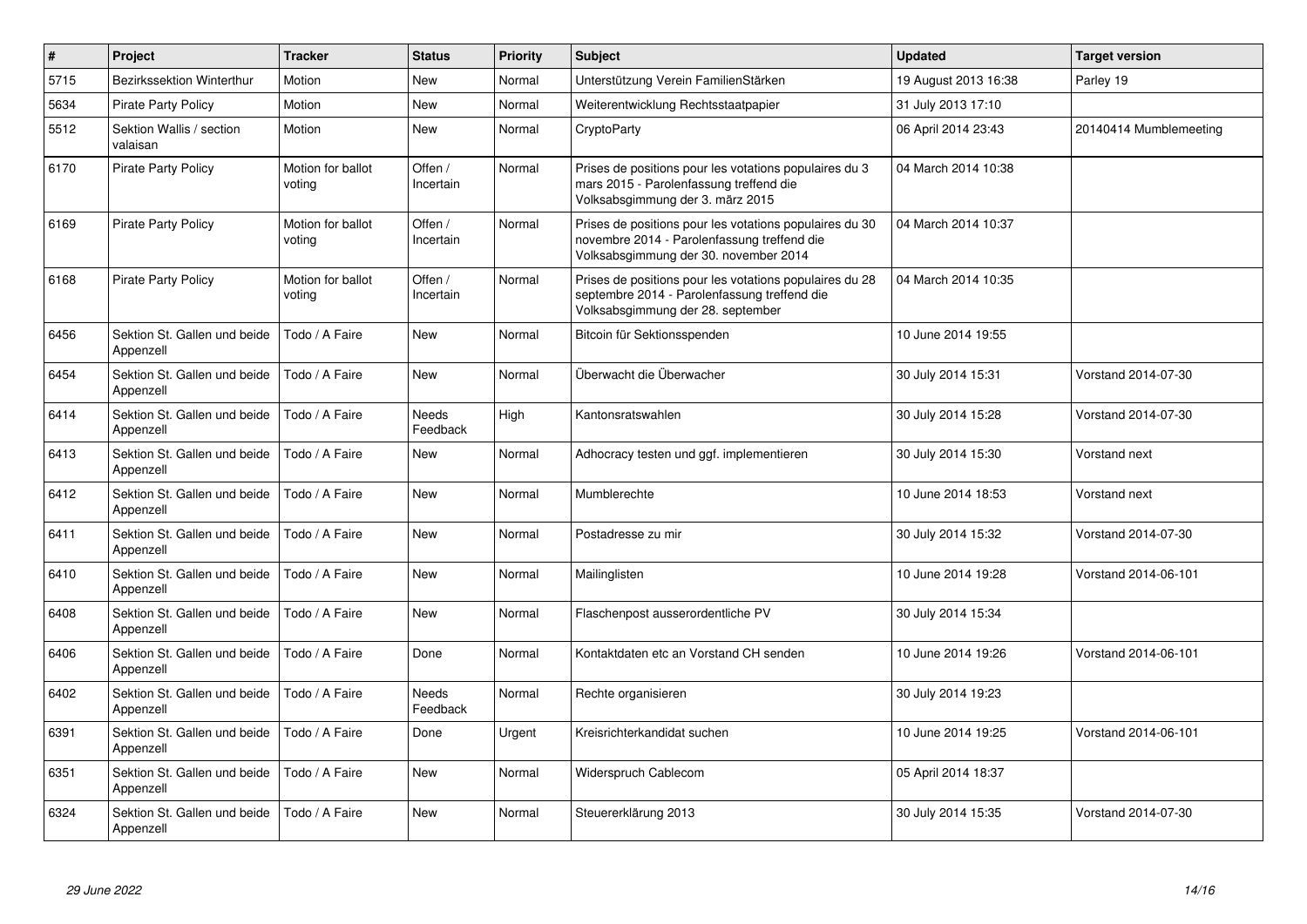| $\pmb{\#}$ | Project                                   | <b>Tracker</b>       | <b>Status</b>        | <b>Priority</b> | <b>Subject</b>                                                   | <b>Updated</b>         | <b>Target version</b> |
|------------|-------------------------------------------|----------------------|----------------------|-----------------|------------------------------------------------------------------|------------------------|-----------------------|
| 6276       | Sektion St. Gallen und beide<br>Appenzell | Todo / A Faire       | Needs Work           | Normal          | Konsequenzen aus Beschlüssen der nationalen PV                   | 30 July 2014 15:33     |                       |
| 6175       | <b>Pirate Party Policy</b>                | Todo / A Faire       | Offen /<br>Incertain | Normal          | Consultation domaine internet - press release<br>development     | 04 March 2014 11:15    |                       |
| 6174       | <b>Pirate Party Policy</b>                | Todo / A Faire       | Offen /<br>Incertain | Normal          | Development of the PPS report on the consultation                | 04 March 2014 11:10    |                       |
| 6173       | <b>Pirate Party Policy</b>                | Todo / A Faire       | Offen /<br>Incertain | Normal          | Consultation internet domain - call for contribution             | 04 March 2014 11:07    |                       |
| 6172       | Pirate Party Policy                       | Todo / A Faire       | Offen /<br>Incertain | Normal          | Reading material review                                          | 04 March 2014 11:00    |                       |
| 6171       | Pirate Party Policy                       | Todo / A Faire       | Offen /<br>Incertain | Normal          | Consultation domaine internet                                    | 04 March 2014 11:13    |                       |
| 5699       | Sektion St. Gallen und beide<br>Appenzell | Todo / A Faire       | Needs Work           | Normal          | Krypto-Party                                                     | 30 July 2014 15:32     | Vorstand 2014-07-30   |
| 5640       | Sektion St. Gallen und beide<br>Appenzell | Todo / A Faire       | Done                 | Normal          | Mehr Kommunikationssicherheit                                    | 10 June 2014 13:53     |                       |
| 5022       | Sektion St. Gallen und beide<br>Appenzell | Todo / A Faire       | Done                 | Normal          | Mandatsabgabe                                                    | 10 June 2014 19:49     |                       |
| 4645       | Sektion St. Gallen und beide<br>Appenzell | Todo / A Faire       | Needs Work           | Normal          | Piratenspiel                                                     | 21 October 2013 14:49  |                       |
| 4644       | Sektion St. Gallen und beide<br>Appenzell | Todo / A Faire       | Needs Work           | Normal          | PiratenSG App entwickeln                                         | 21 October 2013 14:49  |                       |
| 4537       | Sektion St. Gallen und beide<br>Appenzell | Todo / A Faire       | Needs Work           | Normal          | Spenden veröffentlichen                                          | 09 February 2013 10:47 |                       |
| 4529       | Sektion St. Gallen und beide<br>Appenzell | Todo / A Faire       | Needs Work           | Normal          | Dauerticket: Wahlen- / Abstimmungsparolen                        | 09 May 2014 18:35      |                       |
| 4339       | Sektion St. Gallen und beide<br>Appenzell | Todo / A Faire       | Done                 | Normal          | Überarbeitung der Statuten                                       | 09 May 2014 18:35      |                       |
| 4290       | Sektion St. Gallen und beide<br>Appenzell | Todo / A Faire       | Needs Work           | Normal          | Dauerticket Strategie/Ziele                                      | 10 June 2014 19:55     | Vorstand next         |
| 4193       | Sektion St. Gallen und beide<br>Appenzell | Todo / A Faire       | Needs Work           | High            | Dauerticket Flaschenpost                                         | 09 May 2014 18:35      |                       |
| 3314       | Sektion St. Gallen und beide<br>Appenzell | Todo / A Faire       | Done                 | Normal          | Veranstaltung für Neumitglieder                                  | 10 June 2014 20:02     |                       |
| 3146       | Sektion St. Gallen und beide<br>Appenzell | Todo / A Faire       | Needs Work           | Normal          | Jugendparlament - Workshop Vorschläge                            | 07 May 2014 20:22      |                       |
| 3077       | Sektion St. Gallen und beide<br>Appenzell | Todo / A Faire       | Needs Work           | Normal          | Allgemeiner Flyer - Piraten SG AR Al                             | 07 May 2014 15:12      |                       |
| 8461       | Sektion Bern                              | Beschluss / Décision | New                  | Urgent          | Mitfinanzierung der Abstimmungskampagne gegen das<br>E-ID Gesetz | 16 February 2021 15:17 |                       |